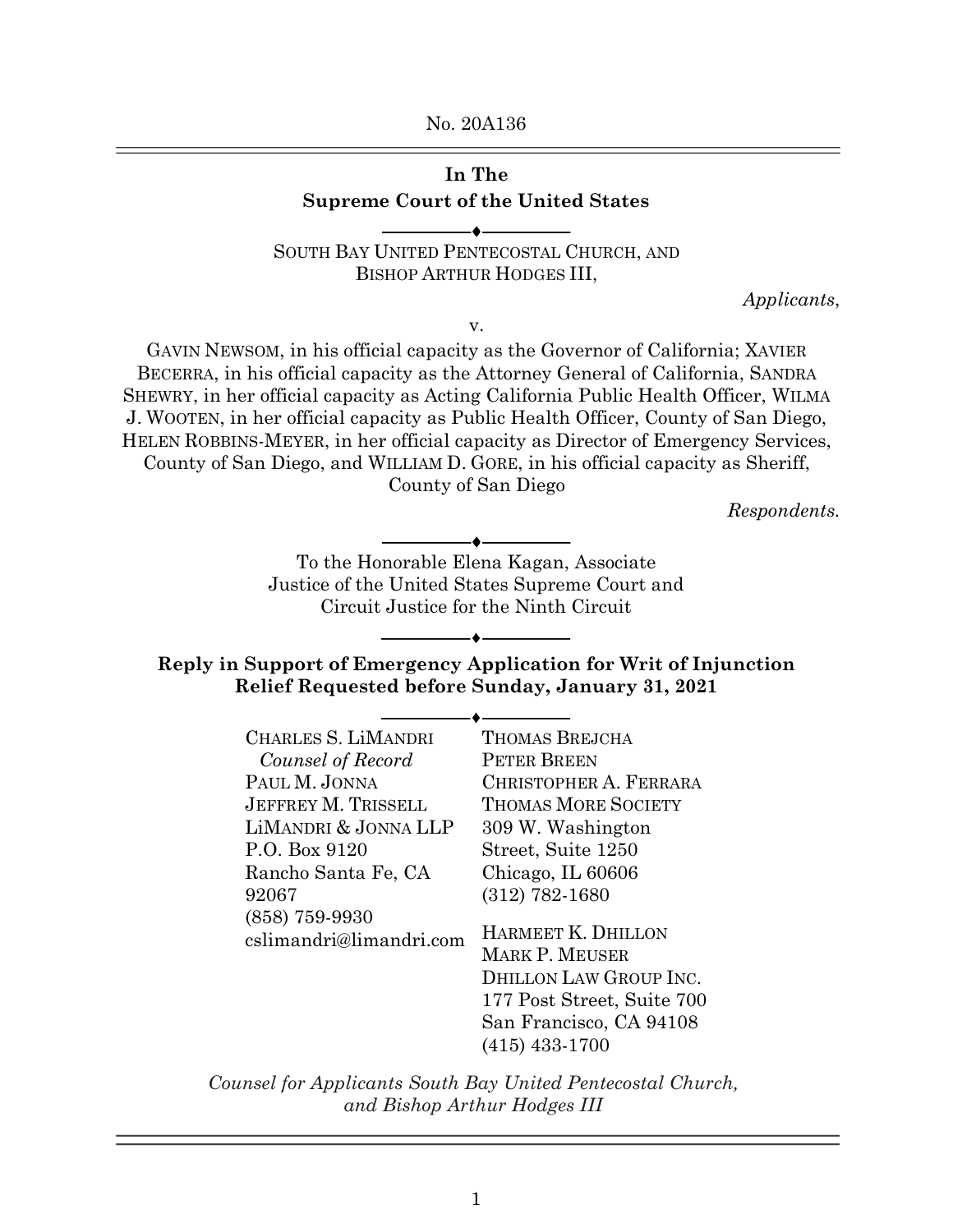# **TABLE OF CONTENTS**

|    | TO THE HONORABLE ELENA KAGAN, ASSOCIATE JUSTICE OF THE     |  |
|----|------------------------------------------------------------|--|
|    | SUPREME COURT AND CIRCUIT JUSTICE FOR THE NINTH CIRCUIT: 1 |  |
|    |                                                            |  |
|    |                                                            |  |
| 1. |                                                            |  |
|    |                                                            |  |
| 2. |                                                            |  |
|    |                                                            |  |
|    |                                                            |  |

## **TABLE OF AUTHORITIES**

## CASES

| Kern Cnty. No. BCV-20-102267 (Cal. Super. 2020)                                                                                                                                                                                     |    |
|-------------------------------------------------------------------------------------------------------------------------------------------------------------------------------------------------------------------------------------|----|
| Church of the Lukumi Babalu Aye, Inc. v. City of Hialeah, [1001] 7                                                                                                                                                                  |    |
| 508 U.S. 520 (1993)                                                                                                                                                                                                                 |    |
| Commonwealth v. Beshear, <u>manual common communication</u> and the set of the set of the set of the set of the set of the set of the set of the set of the set of the set of the set of the set of the set of the set of the set o |    |
| 981 F.3d 505 (6th Cir. 2020)                                                                                                                                                                                                        |    |
|                                                                                                                                                                                                                                     |    |
| 509 U.S. 579 (1993)                                                                                                                                                                                                                 |    |
|                                                                                                                                                                                                                                     |    |
| 494 U.S. 872 (1990)                                                                                                                                                                                                                 |    |
| <i>Everson v. Bd. of Ed. of Ewing Twp.</i> , <u><i>manual content of the system of European and Severson v. Bd. of European and Twp.</i>, <i>18</i></u>                                                                             |    |
| 330 U.S. 1 (1947)                                                                                                                                                                                                                   |    |
|                                                                                                                                                                                                                                     |    |
| 982 F.3d 1240 (9th Cir. 2020)                                                                                                                                                                                                       |    |
| Harvest Rock Church, Inc. v. Newsom, 2000, 2000, 2000, 2000, 2000, 2000, 2000, 2000, 2000, 2000, 2000, 2000, 2000, 2000, 2000, 2000, 2000, 2000, 2000, 2000, 2000, 2000, 2000, 2000, 2000, 2000, 2000, 2000, 2000, 2000, 2000,      |    |
| No. EDCV 20-6414 JGB (KKx), 2020 WL 7639584 (C.D. Cal. Dec. 21, 2020)                                                                                                                                                               |    |
|                                                                                                                                                                                                                                     | 16 |
| 956 F.3d 696 (5th Cir. 2020)                                                                                                                                                                                                        |    |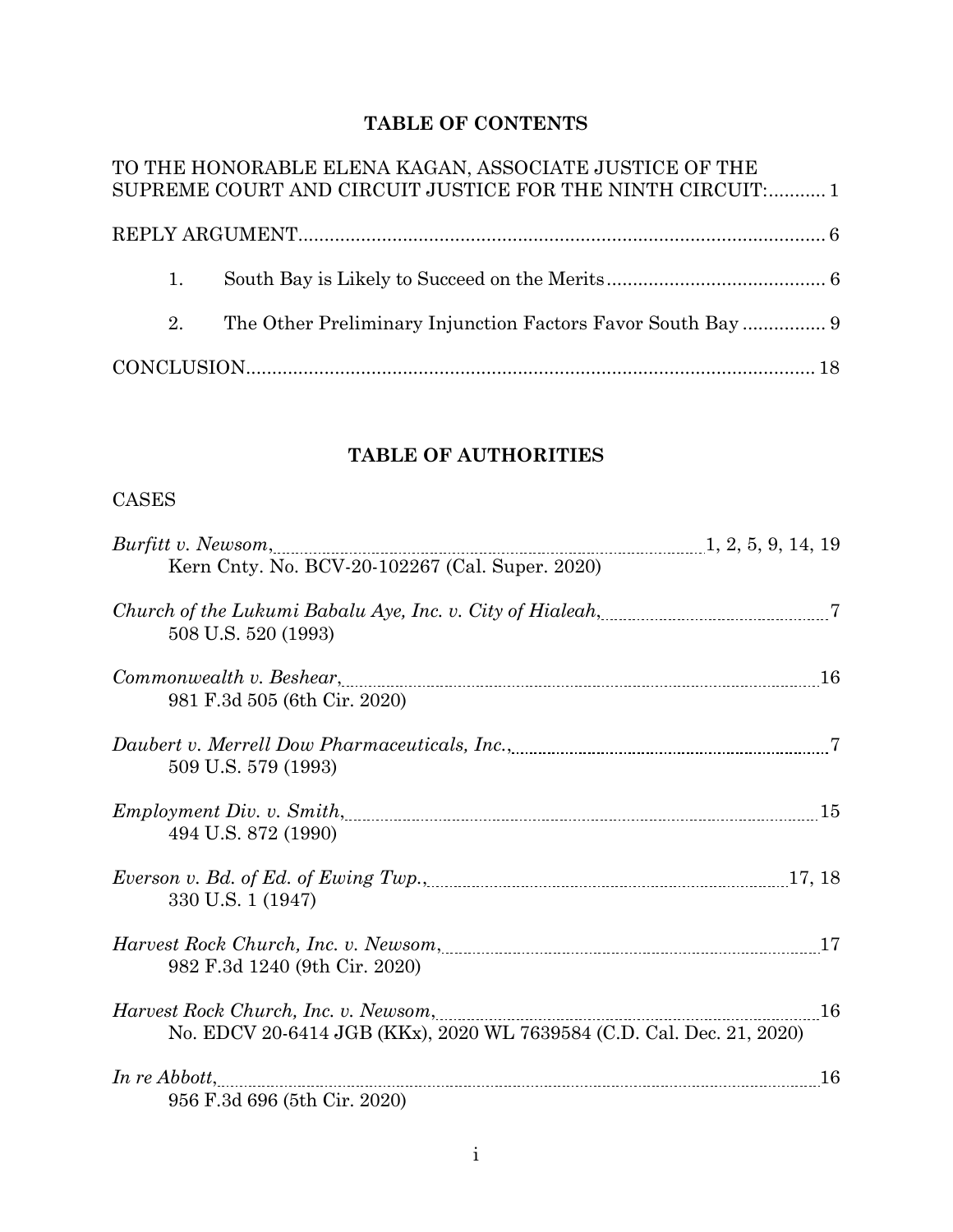# **TABLE OF AUTHORITIES—Continued**

## CASES

| Kedroff v. St. Nicholas Cathedral of Russian Orthodox Church in N. Am., 15<br>344 U.S. 94 (1952)                                                                                                                                                           |  |
|------------------------------------------------------------------------------------------------------------------------------------------------------------------------------------------------------------------------------------------------------------|--|
| Korematsu v. United States, <u>manual component of the states</u> and the states of the states of the states of the states of the states of the states of the states of the states of the states of the states of the states of the<br>323 U.S. 214 (1944) |  |
| McCreary Cty., Ky. v. Am. Civil Liberties Union of Ky., 10 marshall 1, 10<br>545 U.S. 844 (2005)                                                                                                                                                           |  |
| 556 U.S. 418 (2009)                                                                                                                                                                                                                                        |  |
| People v. Calvary Chapel San Jose, <u>manual members of the superior of</u> 16<br>No. 20CV372285, 2020 WL 7872811 (Cal. Super. Dec. 4, 2020)                                                                                                               |  |
| Planned Parenthood v. Abbott, 16<br>$\_\_$ S. Ct. $\_\_$ , 2021 WL 231539 (2021)                                                                                                                                                                           |  |
| Roman Catholic Diocese of Brooklyn v. Cuomo, 1, 7, 9, 13, 14, 15, 16, 17<br>141 S. Ct. 63 (2020)                                                                                                                                                           |  |
| S. Bay United Pentecostal Church v. Newsom, <u>manuity experimental</u> manuity of 6<br>140 S. Ct. 1613 (2020)                                                                                                                                             |  |
| Spell v. Edwards, 18<br>962 F.3d 175 (5th Cir. 2020)                                                                                                                                                                                                       |  |
| Trump v. Hawaii, 16<br>138 S. Ct. 2392 (2018)                                                                                                                                                                                                              |  |
| United States v. Bell, <u>manual communications</u> and the states v. 18<br>464 F.2d 667 (2d Cir. 1972)                                                                                                                                                    |  |
| 555 U.S. 7 (2008)                                                                                                                                                                                                                                          |  |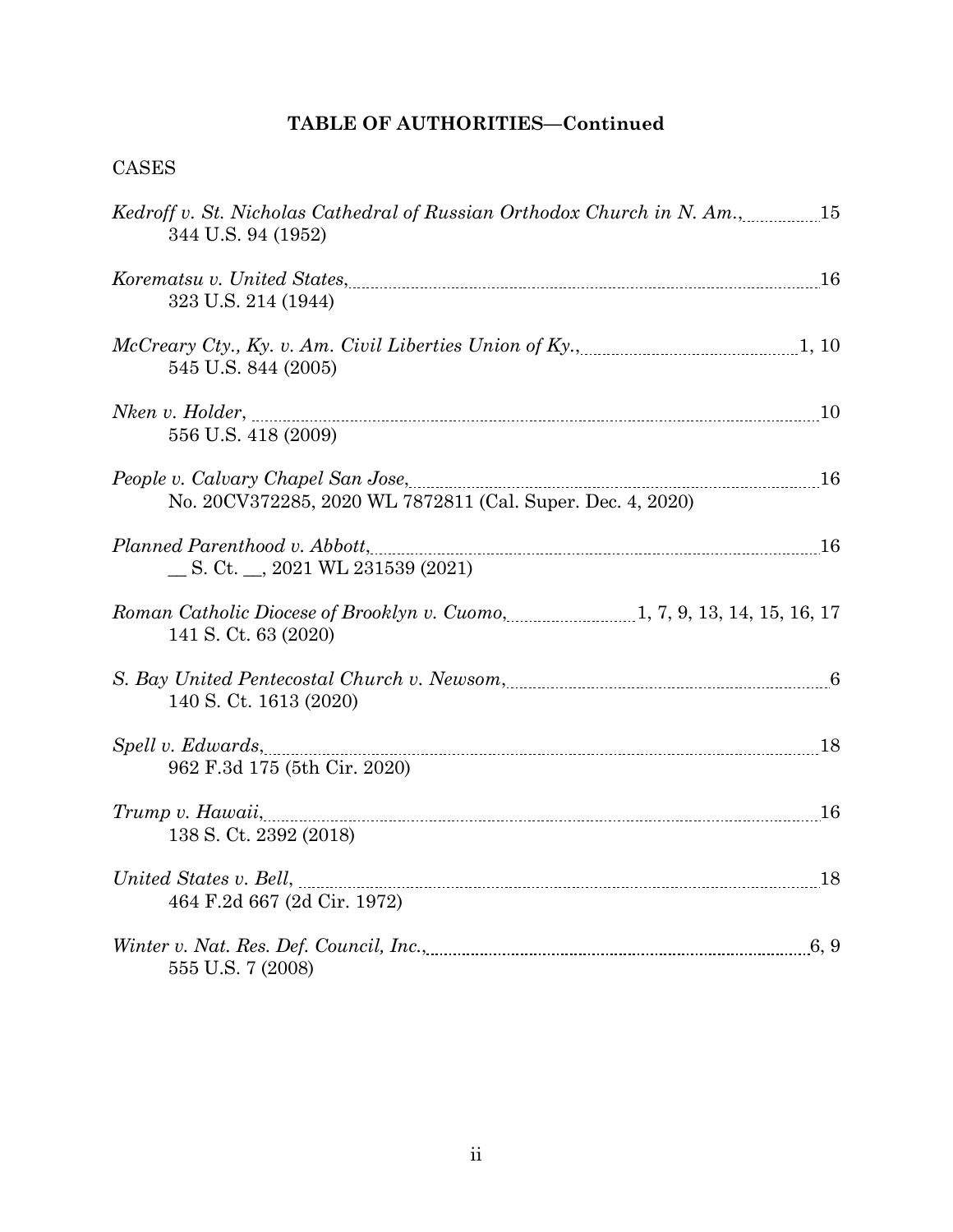# **TABLE OF AUTHORITIES—Continued**

| <b>STATUTES</b>                                                                                         |    |
|---------------------------------------------------------------------------------------------------------|----|
|                                                                                                         |    |
| <b>OTHER AUTHORITIES</b>                                                                                |    |
| Michael W. McConnell, Freedom from Persecution or Protection of the<br>39 WM. & MARY L. REV. 819 (1998) | 15 |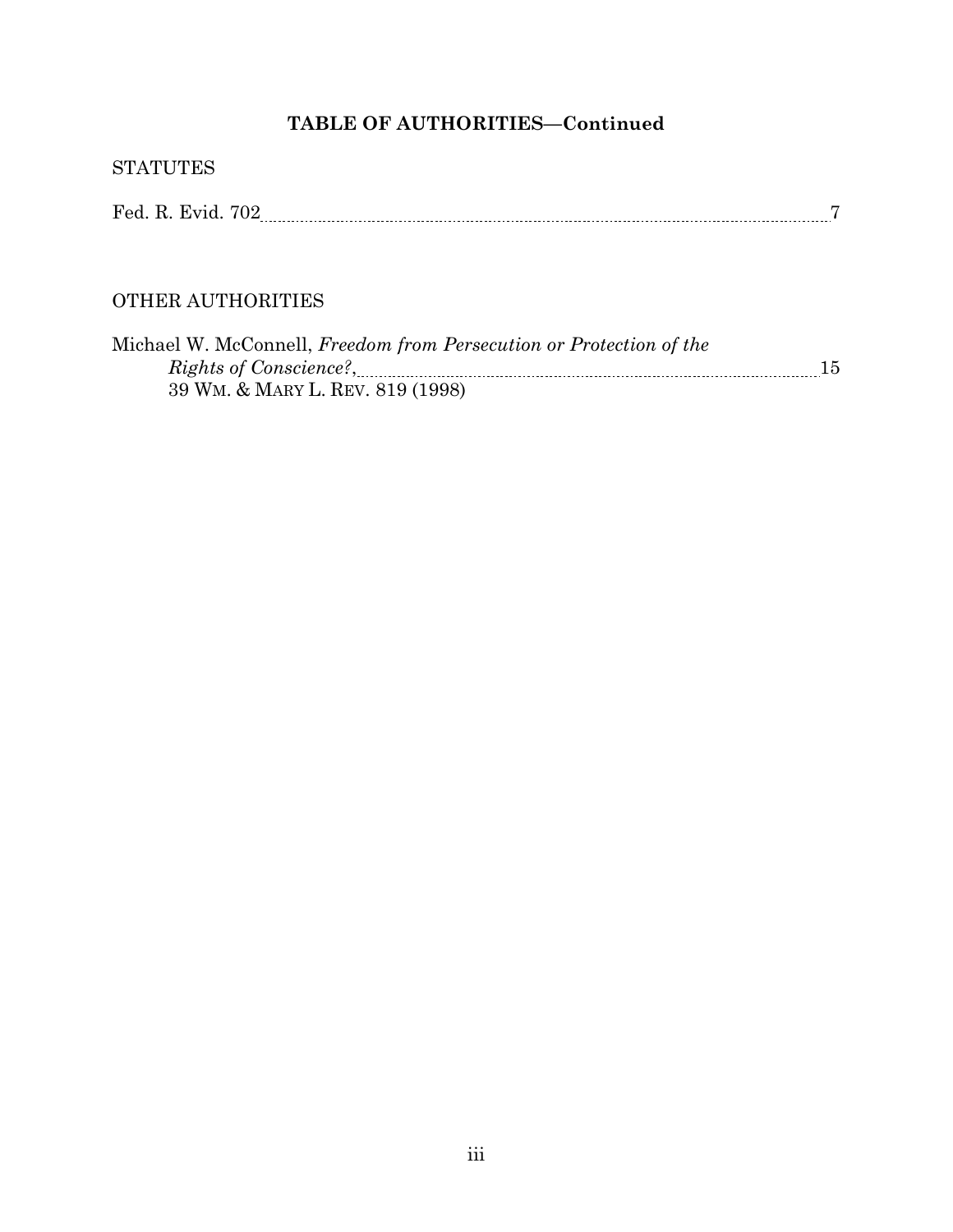### **TO THE HONORABLE ELENA KAGAN, ASSOCIATE JUSTICE OF THE SUPREME COURT AND CIRCUIT JUSTICE FOR THE NINTH CIRCUIT:**

This Court has made clear that "reasonable observers have reasonable memories, and our precedents sensibly forbid an observer to turn a blind eye to the context[.]" *McCreary Cty., Ky. v. Am. Civil Liberties Union of Ky.*, 545 U.S. 844, 866 (2005) (quotations omitted). As already suggested by proposed *amicus* Becket Fund for Religious Liberty, the context here "scuppers" California's attempt to defend its total ban on indoor worship under the required strict scrutiny. Brief of Becket Fund for Religious Liberty, as *Amicus Curiae*, at 9 ("Becket Br.").

On December 10, 2020, a California Superior Court, instructed by this Court's decision in *Brooklyn Diocese*, granted Father Trevor Burfitt, who oversees five Catholic congregations, a preliminary injunction against enforcement of Governor Newsom's total indoor worship ban under his Blueprint for a Safer Economy (Blueprint) and the overlapping "Regional Stay at Home Order" (Regional Order). The latter was based on a mysteriously calculated "metric" of ICU bed availability with the underlying data at that time being withheld from the public. *Burfitt v. Newsom*, Kern Cnty. No. BCV-20-102267 (Cal. Super. 2020) (App. K).

Unpersuaded by California's data-free assertions on the supposedly peculiar viral danger of religious versus commercial gatherings indoors, the court in *Burfitt,*  mirroring this Court's finding in *Brooklyn Diocese*—on the same core facts—found as follows:

> However, Defendants' efforts to distinguish the permitted secular activity from the prohibited religious activity are not persuasive. For example, Defendants contend that the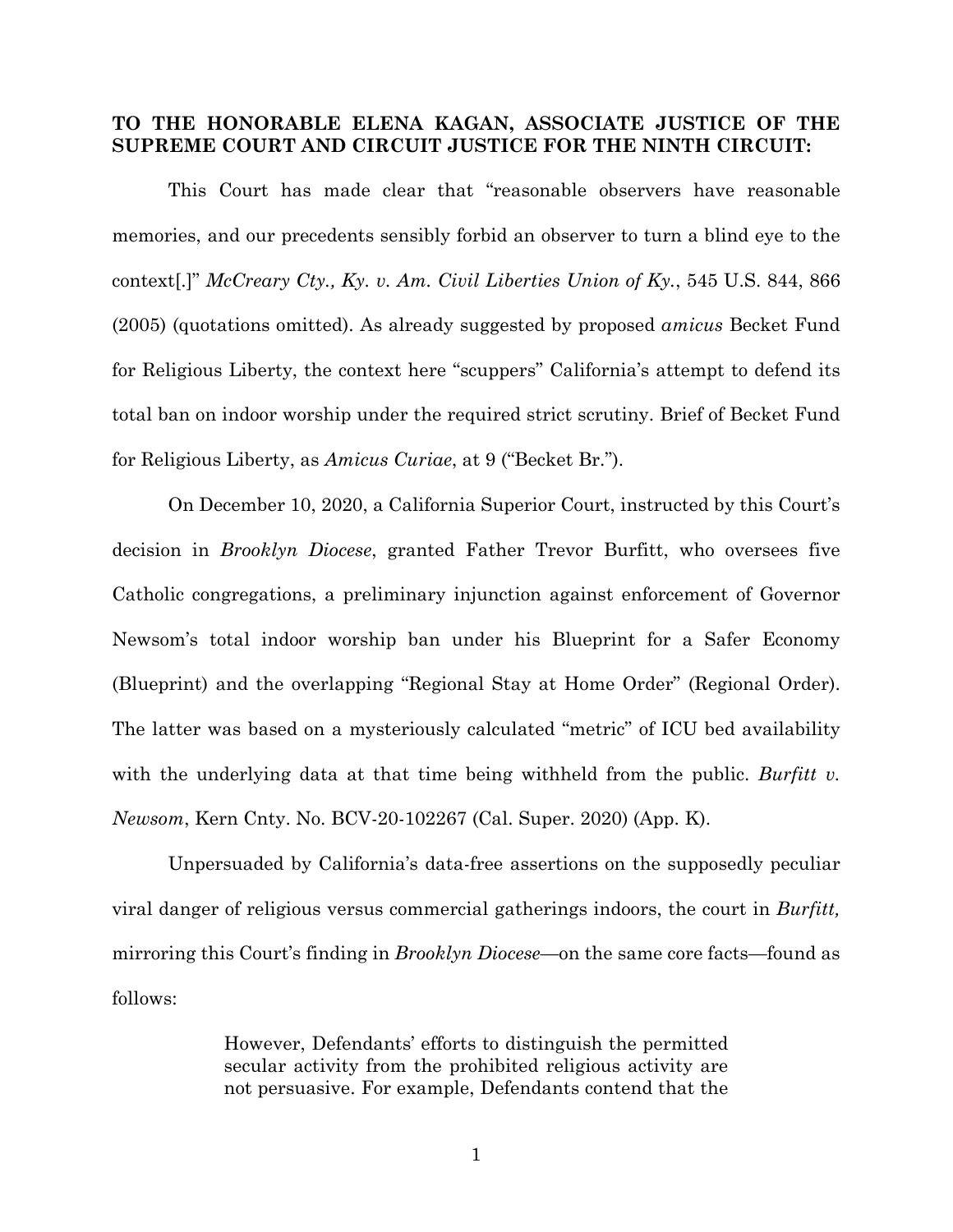congregations of shoppers in big-box stores, grocery stores, etc., are not comparable to religious services in terms of crowd size, proximity, and length of stay. To the contrary, based on the evidence presented (or lack thereof) and common knowledge, it appears that shoppers at a Costco, Walmart, Home Depot, etc. may—and frequently do congregate in numbers, proximity, and duration that is very comparable to worshippers in houses of worship. Defendants have not convincingly established that the health risks associated with houses of worship would be any different than "essential businesses" or "critical infrastructure," assuming the same requirements of social distancing and the wearing of masks were applied across the board.

*Id.*

Presented with no real evidence to the contrary, but only conclusory declarations from California health bureaucrats unsupported by verifiable data—the same nonevidence presented here—the *Burfitt* court prohibited California from imposing on churches any capacity limits greater than those on " 'essential businesses' or 'critical infrastructure'—includ[ing] big-box retail stores, grocery stores, home improvement stores, hotels, airports, train stations, bus stations, movie production houses, warehouses, factories, schools, and a lengthy list of additional businesses." *Id.*

After waiting more than a month without seeking an emergency stay of the *Burfitt* court's injunction, California filed an appeal followed by a "Writ of Supersedeas" in California's Fifth Appellate District that likewise did not seek an emergency stay. The appellate court, however, *sua sponte* stayed the injunction temporarily (pending Father Burfitt's opposition to the Writ) after reviewing California's *verified* Petition, the very first sentence of which contains the following demonstrably false claim of a dire health emergency: "California is experiencing the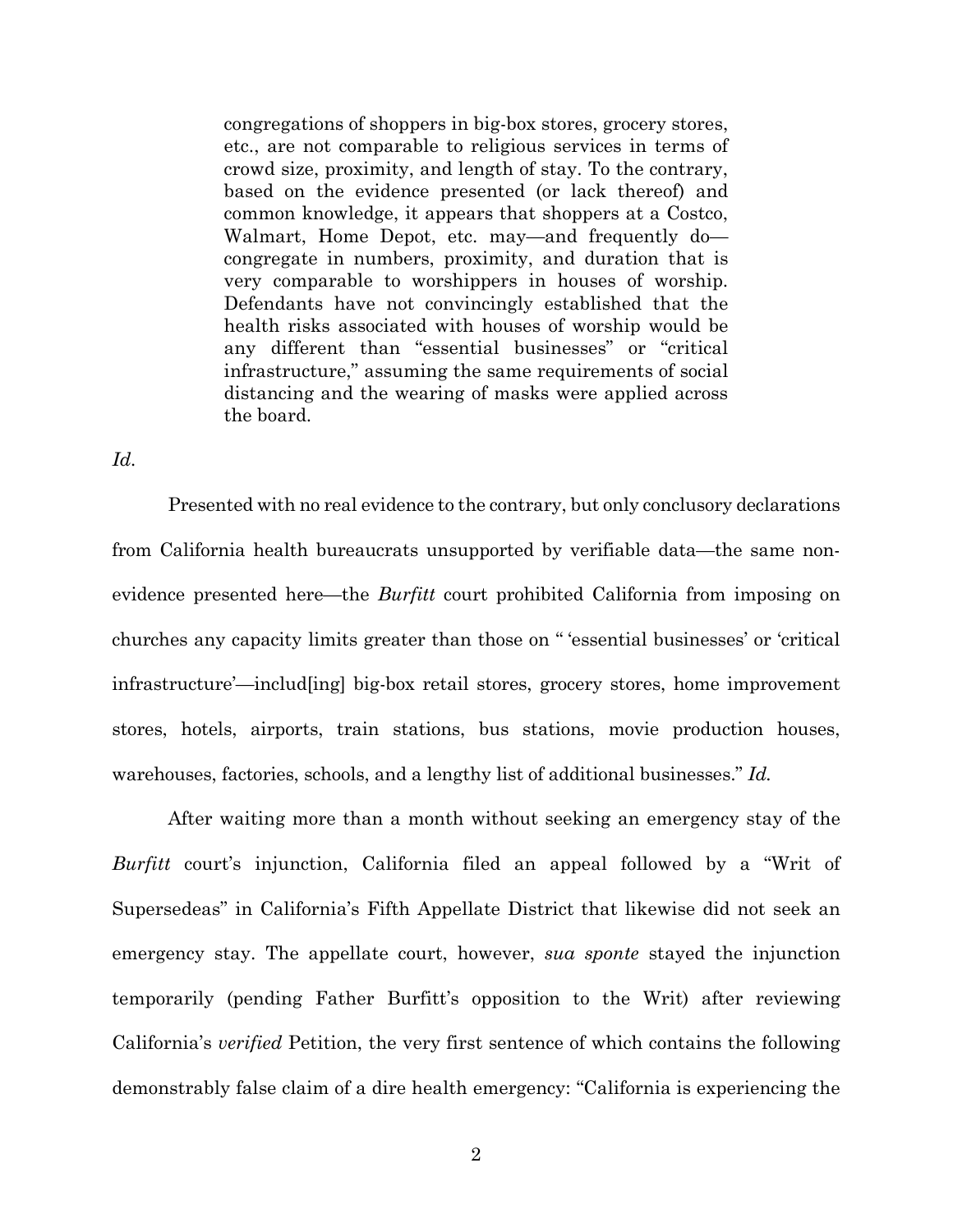worst surge of the COVID-19 pandemic, and its health care system is on the brink of collapse." [1](#page-6-0) Only three days later, on January 25, 2021, California rescinded its "Regional Stay at Home Order." App. H-4. California's health system was *not* "on the brink of collapse"—for lack of ICU beds or otherwise.

Nor is California facing its "darkest hour," as the Ninth Circuit was persuaded by California's reckless hyperbole in its briefing there. App. A, p. 2. Quite to the contrary, once the data underlying the rescinded Regional Order—rescinded only after California had obtained the Ninth's Circuit's decision upholding the total worship ban in the midst of California's "darkest hour"—the public learned to its dismay and growing outrage that, as *amicus* Becket notes, "That data showed that projected available ICU capacity statewide will soon be over 15% in all regions of the State; by mid-February the State projects Southern California will have the *most* ICU capacity, with 33.3% available." Becket Br., 12.[2](#page-6-1)

Having rescinded the Regional Order, which was supposedly based on the imminent "collapse" of California's health care system for lack of ICU beds—a claim falsified by its own data—California now avers in *this* Court that "the strain on California's hospitals and healthcare workers has been devastating." The evidence for this dire assessment is several newspaper articles no different in tenor from those that appeared during California's flu epidemic in 2017–2018. Resp. Br., 15–16 &

<span id="page-6-0"></span><sup>1</sup> Verified Petition for Writ of Supersedeas, *Burfitt v. Newsom*, 5th App. Dist. No. F082235 (Cal. App. Jan. 20, 2021), https://bit.ly/39ww4GY.

<span id="page-6-1"></span><sup>2</sup> Citing Don Thompson, *California reveals data used to lift stay-at-home order*, AP NEWS (Jan. 25, 2021), https://bit.ly/3t1QwHr.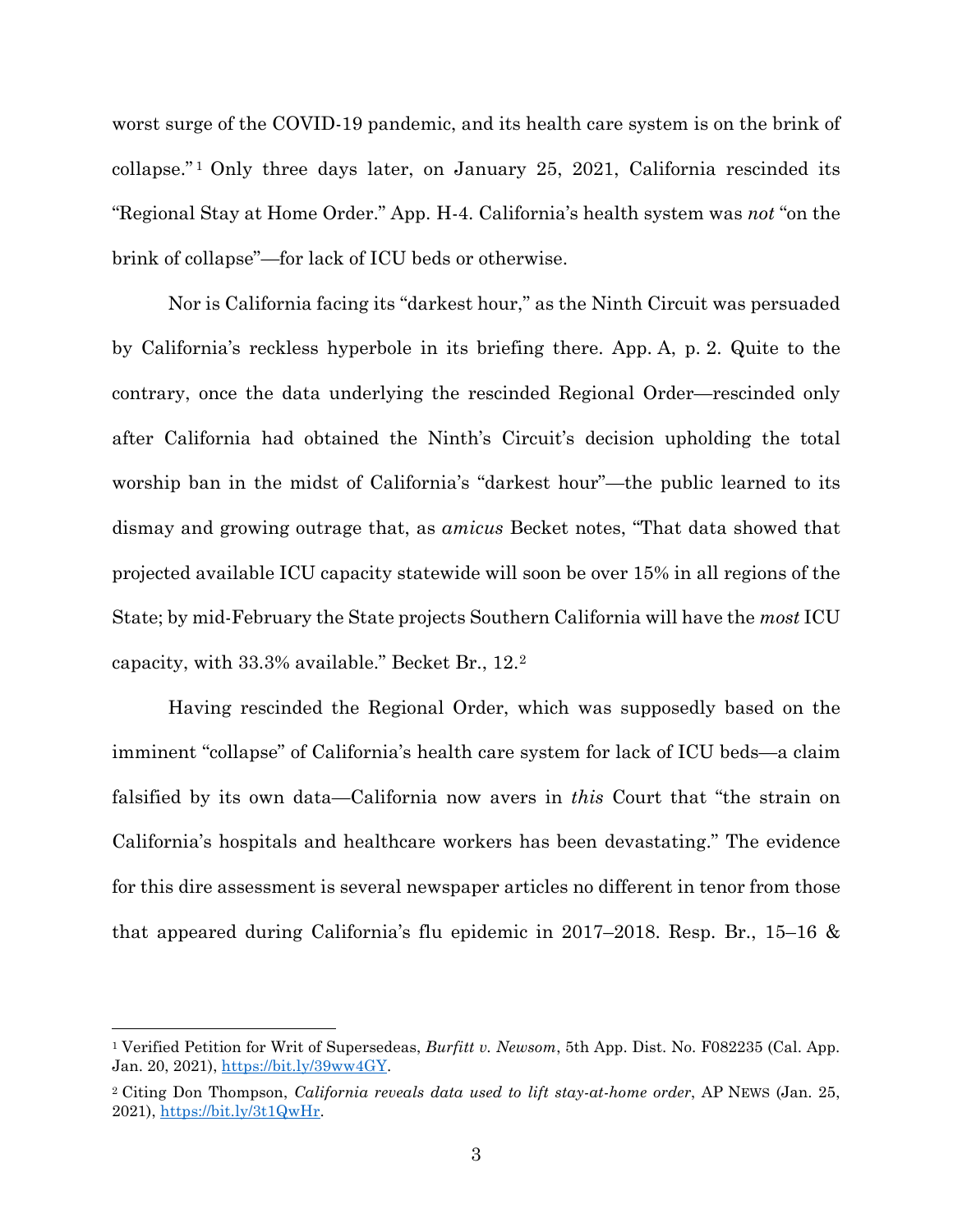nn.25, 26.[3](#page-7-0)

 $\overline{a}$ 

Also before this Court, California now claims that "in the early summer, California loosened its initial restrictions and 'tried . . . allowing in-door worship at 25%' of the 'church's maximum capacity.' " Resp. Br., 36 (quoting App. D-1 at 23). This statement is absolutely false. At the time referenced—the early summer— California imposed a cap of 25% or 100-persons, whichever was *lower*. 3-ER-462, 6- ER-1211. California further alleges that, "[a]s the court of appeals recognized," the singing ban is a "universal prohibition" that "applies to *all* indoor activities[.]" Resp. Br., 51–52 (quoting App. A, pp. 49–50). Never mind that California's own declarants discuss how music production is allowed to proceed subject to specific safeguards. 3- ER-489–90, 498.

With respect to the reopening of churches in Los Angeles County,<sup>[4](#page-7-1)</sup> California unable to deny that this is the case—cites the Ninth Circuit's plain factual error on this point in an effort to substantiate an obvious falsehood. Resp. Br., 48–49 (citing App. A, p. 38 n.34). Moreover, California—evincing a continuing lack of candor—now fails to mention to this Court its acknowledgement below that Los Angeles County's December 19, 2020 order plainly and unequivocally permitted churches to open. As

<span id="page-7-0"></span><sup>3</sup> *Compare*, as to 2017–2018 flu epidemic, Amanda MacMillan, *Hospitals Overwhelmed by Flu Patients Are Treating Them in Tents,* TIME (Jan. 18, 2018), http://bit.ly/2YqdA4v ("In California, which has been particularly hard hit by this season's flu, several hospitals have set up large 'surge tents' outside their emergency departments to accommodate and treat flu patients. Even then, the *LA Times* reported this week, emergency departments had standing-room only, and some patients had to be treated in hallways"). Examples could be multiplied.

<span id="page-7-1"></span><sup>4</sup> Notably, Los Angeles County "has the largest population of any county in the nation—nearly 10 million residents who account for approximately 27 percent of California's population." *About LA County*, COUNTY OF LOS ANGELES, https://lacounty.gov/government/about-la-county/.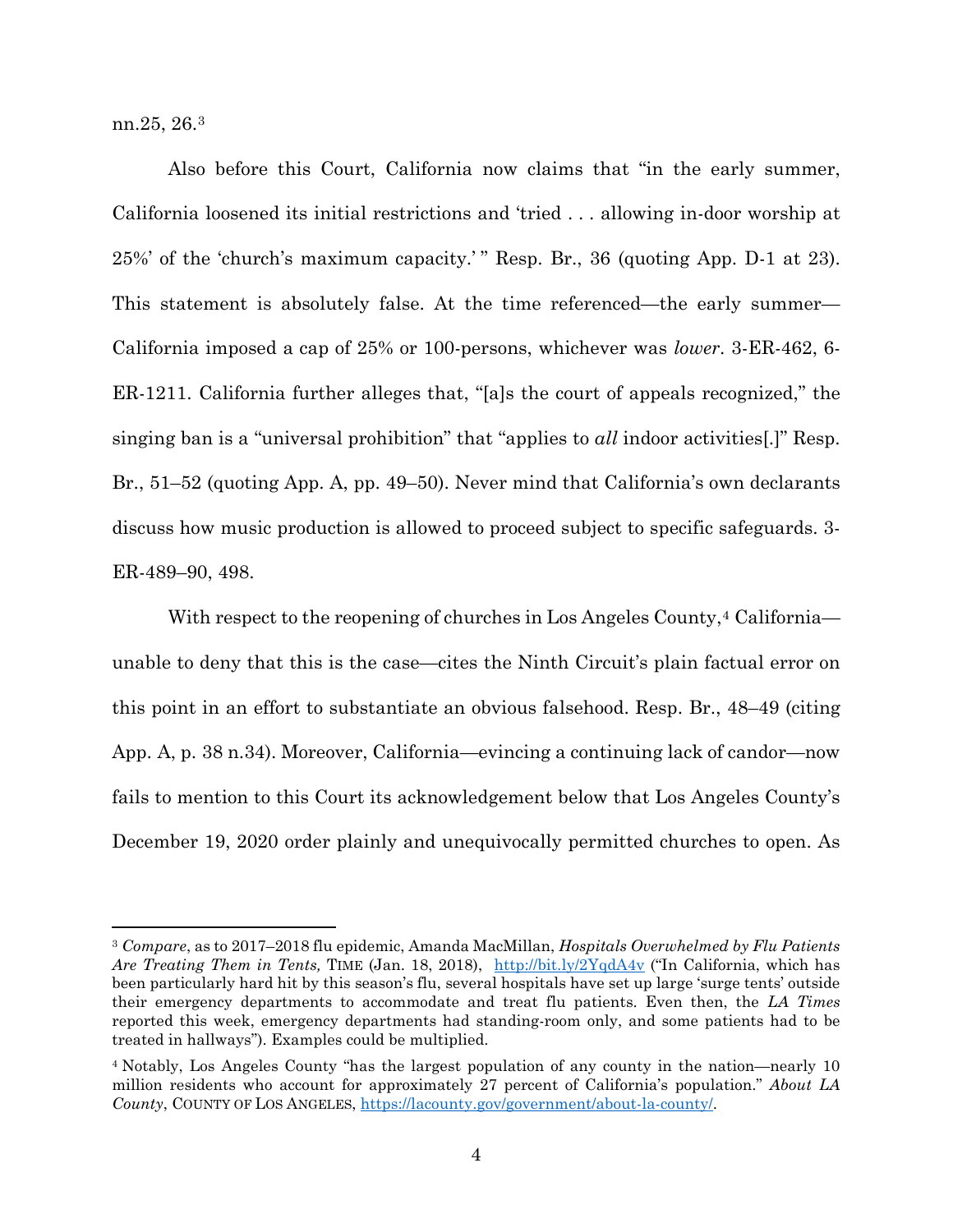stated by the county's press release:

<u>.</u>

The Los Angeles County Health Officer Order will be modified today to align with recent Supreme Court rulings for places of worship. Places of worship are permitted to offer faith-based services both indoors and outdoors with mandatory physical distancing and face coverings over both the nose and mouth that must be worn at all times while on site. Places of worship must also assure that attendance does not exceed the number of people who can be accommodated while maintaining a physical distance of six feet between separate households.

App. J-1, p.1, ¶ 5; *see also* App. J-2, J-4.[5](#page-8-0) California's contention below was that Los Angeles County backtracked on the reopening on December 29, 2020. RB-51. But even this is false. App. J-3, J-5. All Los Angeles did was clarify that it was only modifying its own order—the only order its law enforcement personnel actually enforce—and that it had no authority to supersede California's order. App. J-3, p. 3, ¶ 2.b. Despite reopening the churches in California's most densely populated County, "with the region [Southern California] now in its fourth week of declining hospitalizations, it was clear Wednesday[, January 28,] that the county was decisively on its way out of its third surge of the pandemic[.]"[6](#page-8-1)

California's habitual hyperbole (at best) and outright fabrications (at worst) surely figured in the *Burfitt* court's rejection of its data-free justifications for banning worship. California's statement before this Court that it recognizes the importance of permitting worship in churches, and "is committed to relaxing [its] restrictions as

<span id="page-8-0"></span><sup>5</sup> *See* Minyvonne Burke, *L.A. county reverses ban, allows churches to hold indoor services as California struggles to contain Covid surge*, NBC NEWS (Dec. 22, 2020), http://nbcnews.to/2YvfNeZ.

<span id="page-8-1"></span><sup>6</sup> Rong-Gong Lin II & Luke Money, *L.A. has avoided a New York-level COVID-19 hospital meltdown as conditions improve*, LOS ANGELES TIMES (Jan. 28, 2021), http://lat.ms/2YqAYP4.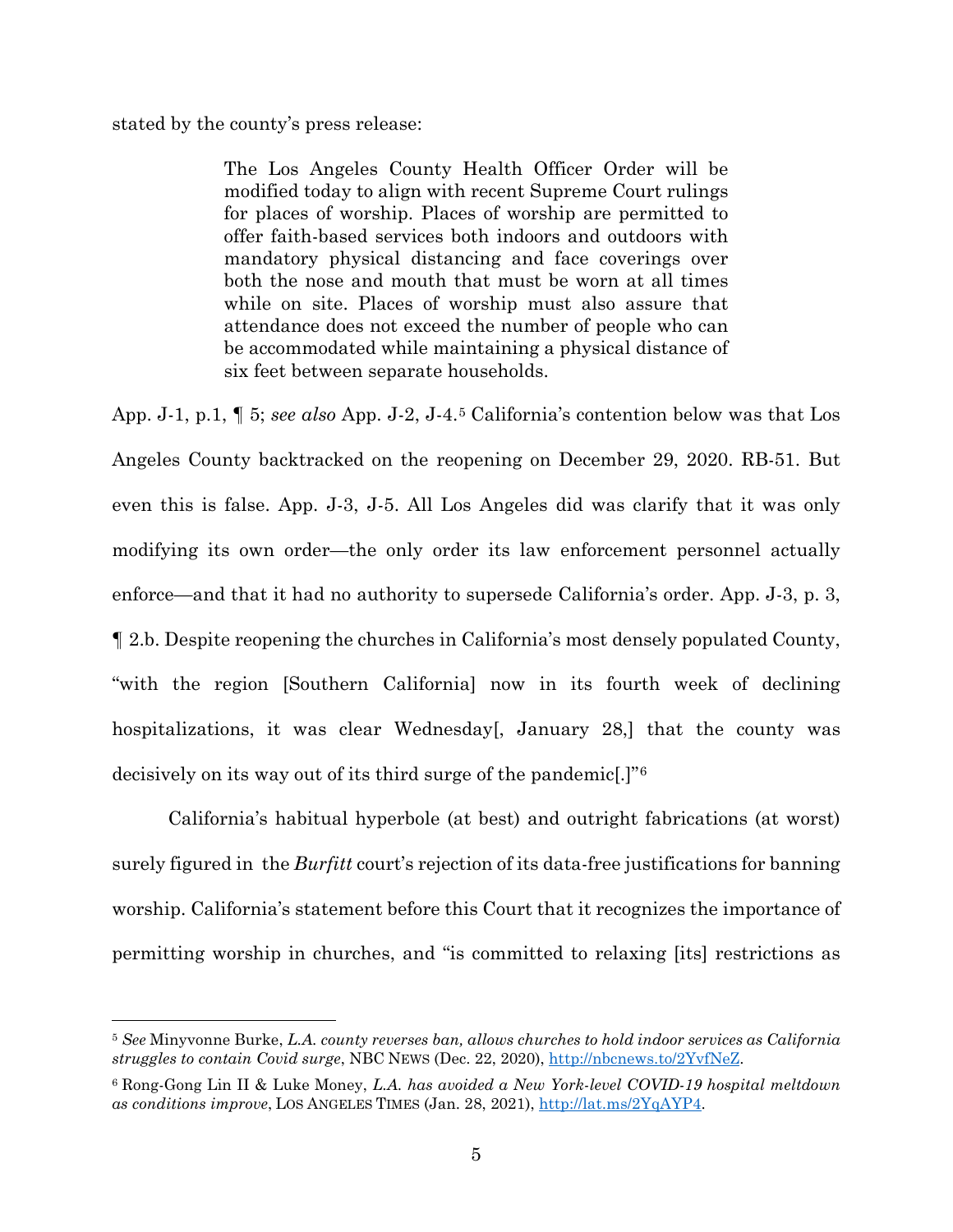soon as public health circumstances allow—as it has in the recent past," is as audacious as it is incredible. Resp. Br., 28. In the past year, California has made very clear that the Free Exercise of religion is a second-class right, and that people of faith are a disfavored minority. It is indeed California's "darkest hour"—for houses of worship. But the lights are on at Costco and Walmart, along with every other place of business Governor Newsom favors.

As explained below, all preliminary injunction factors favor both South Bay specifically and all churches generally. With California's animus towards people of faith becoming clearer by the day, this Court's protection is urgently required. This Court should enjoin California's total ban on worship in churches, its percentage caps, and its ban on singing. California has not met its burden to justify anything less.[7](#page-9-0)

#### **REPLY ARGUMENT**

#### **1. South Bay is Likely to Succeed on the Merits**

 $\overline{a}$ 

To begin, "[a] plaintiff seeking a preliminary injunction must establish that he is likely to succeed on the merits[.]" *Winter v. Nat. Res. Def. Council, Inc.*, 555 U.S. 7, 20 (2008). Here, it is undisputable that strict scrutiny applies to California's restrictions and that the *professed* interest in curbing COVID-19 is compelling. *See*

<span id="page-9-0"></span><sup>7</sup> The Becket Fund notes that this Court could tailor an injunction allowing a 25% occupancy cap. Becket Br., 14–16. Although non-essential retail is open at 25% in California's "Purple Tier," App. G-3, p. 2, as California makes clear, grocery stores are open at 50% occupancy. Resp. Br., 14, 41. Further, as the *Burfitt* court held, given that all critical infrastructure is open at 100% occupancy "with modifications" there is no reason based in true scientific evidence, as opposed to mere suppositions by "experts" without hard data to support their views, that churches should not be treated the same way. *See* App. H-3. South Bay believes that critical infrastructure is the key comparator because, as Justice Kavanaugh opined, "[t]he State cannot assume the worst when people go to worship but assume the best when people go to work[.]" *S. Bay United Pentecostal Church v. Newsom*, 140 S. Ct. 1613, 1615 (2020) (Kavanaugh, J., dissenting).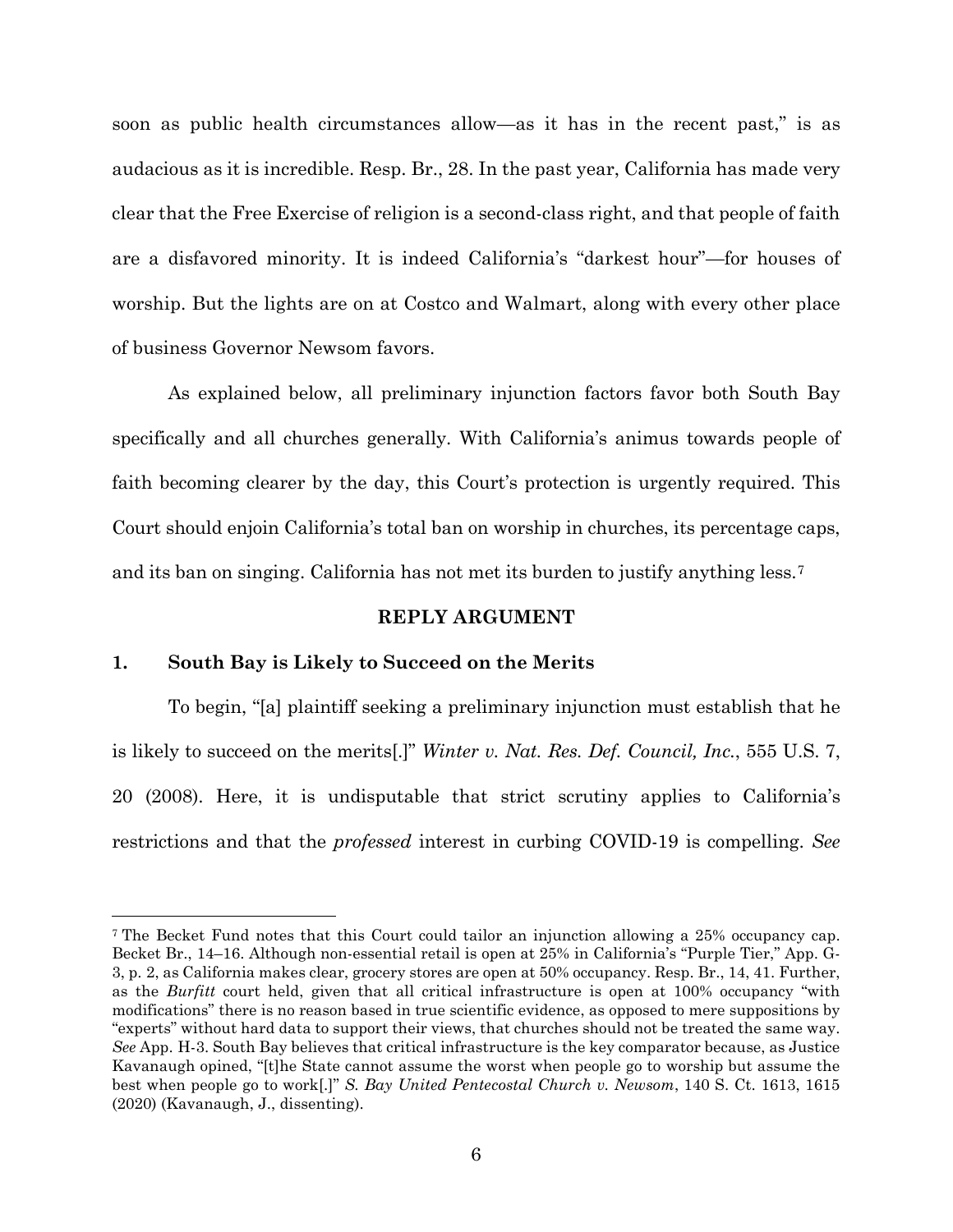*Roman Catholic Diocese of Brooklyn v. Cuomo*, 141 S. Ct. 63, 66–67 (2020) ("*Brooklyn Diocese*"). Here, the only question is whether California's restrictions are "narrowly tailored," *i.e.*, whether California's "interests could be achieved by narrower ordinances that burdened religion to a far lesser degree" and whether those ordinances "leave[] appreciable damage" to those interests "unprohibited." *Church of the Lukumi Babalu Aye, Inc. v. City of Hialeah*, 508 U.S. 520, 546–47 (1993).

In opposition to this application, California repeats its pseudo-scientific "transmission risk analysis" based solely on the *ipse dixit* of its experts, who cite no verifiable data comparing the transmission risk of churches versus favored commercial enterprises. Resp. Br., 30–38. No such data exists. Although California's experts have pontificated far longer than New York's experts, their conclusory allegations, unsupported by verifiable Rt data, are essentially identical: "Believe us, churches are dangerous."[8](#page-10-0) As stated in South Bay's application, and the Becket Fund in its *amicus* brief, these declarations are not expert testimony, do not satisfy the requirements of *Daubert v. Merrell Dow Pharmaceuticals, Inc.*, 509 U.S. 579 (1993), and are not admissible as expert testimony under Fed. R. Evid. 702. *See* Appl. Br., 28; Becket Br., 9 n.8. Perhaps the most conclusive evidence that South Bay can worship safely are "videos of recent indoor services lasting two hours and involving singing[.]" Resp. Br., 51 & n.50 (citing Facebook video of Christmas liturgy held after the Ninth Circuit refused to protect South Bay's rights). What more does South Bay

<span id="page-10-0"></span><sup>8</sup> Of course, this Court is the best arbiter of California's argument that New York submitted "virtually no discussion of comparative risk" in *Brooklyn Diocese*. *See* Resp. Br., 38 n.38 (asserting that the record is significantly different). However, to South Bay, it appears to simply be another falsehood.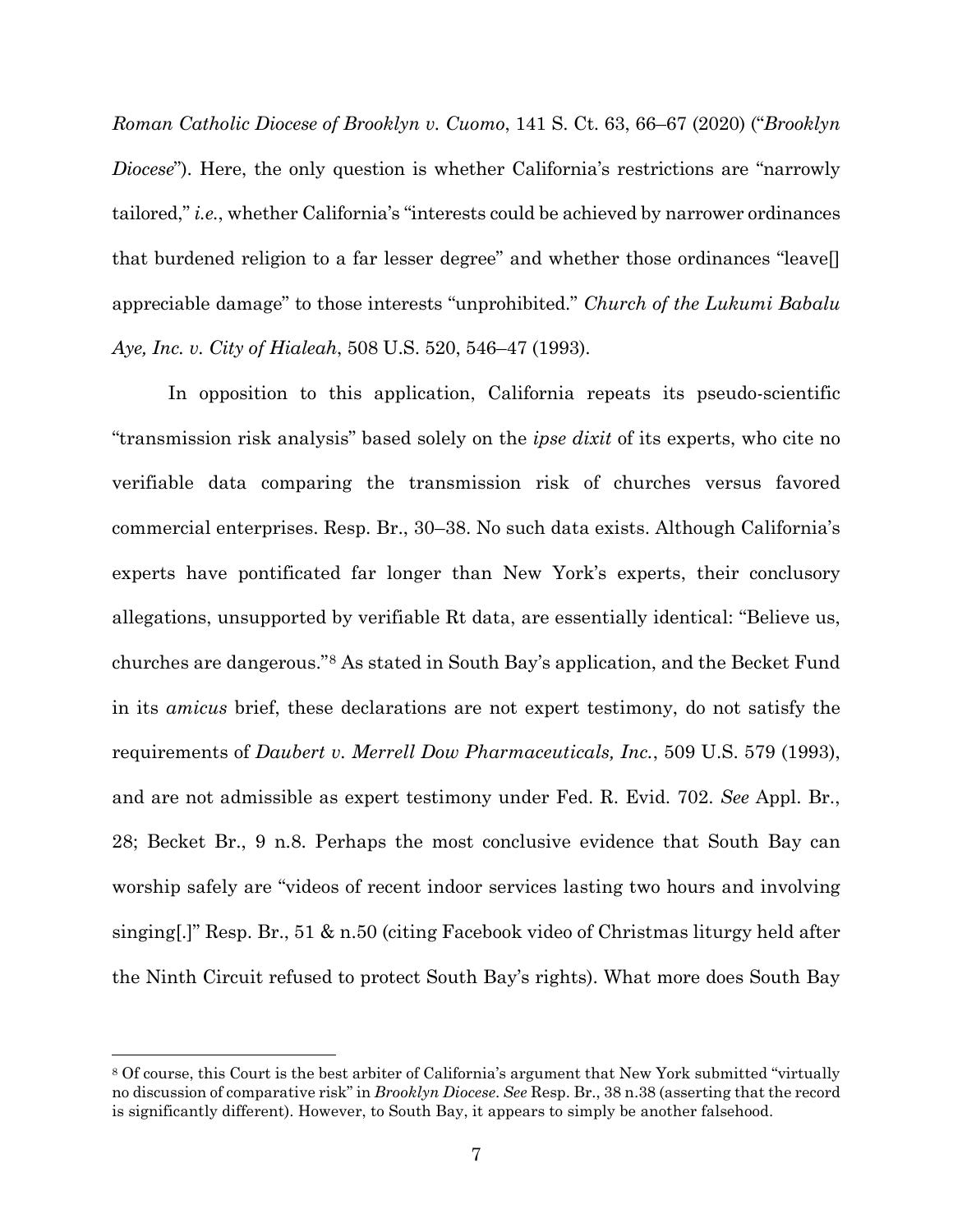have to do than have a "perfect record" since May 31, 2020—last Pentecost Sunday? 4-ER-689.

California's transmission risk analysis is absurd on its face, as evidenced by relevant statistics. The average grocery shopper takes 43 minutes to complete his shopping. The average trip to the mall, for those aged 18–34, is 158.4 minutes. The average person makes 1.6 trips to the grocery store every week. And the average woman spends 399 hours shopping a year. This all adds up, with Americans spending a collective 37 billion hours per year *waiting in retail lines*. 5-ER-1136, FER-81–98.

Regardless of averages, under California's rules, one can take as long as one likes to finish shopping. This results, as numerous videos and photos demonstrate, in large gatherings at grocery stores:



Video inside a Costco in #SanDiego as people line up for water and toilet paper! #sandiego #coronavirus #costco



5-ER-1136; FER-104–09;[9](#page-11-0) *see also* FER-110–13.

<span id="page-11-0"></span><sup>9</sup> Taking screenshots of and citing RuggerPro (@RuggerPro), TWITTER (Mar. 12, 2020), https://t.co/PvrWJPnPRj.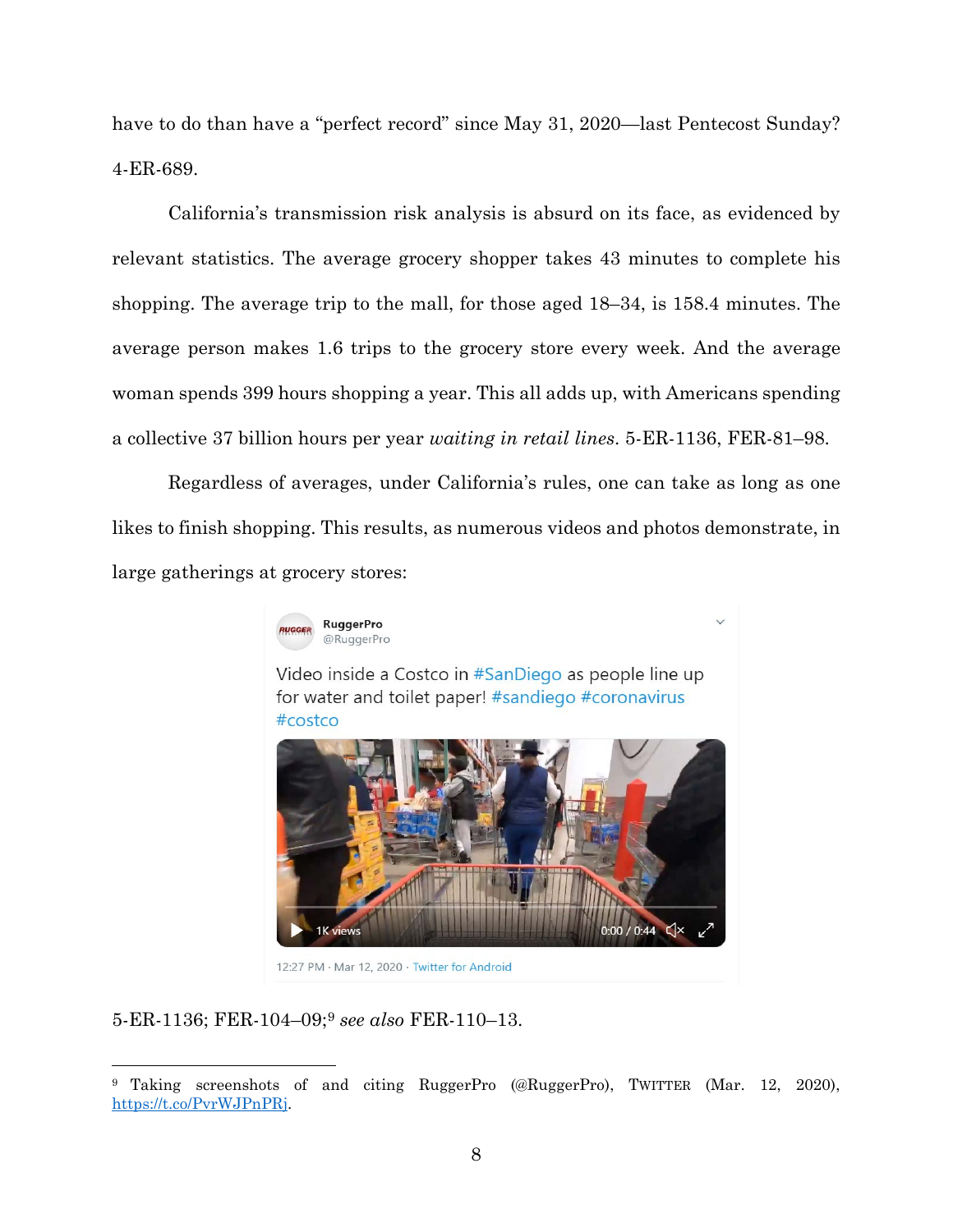California's attempt to distinguish "massage and tattoo parlors" and "nail salons" on the basis that they do not involve "large numbers of people" is another baseless supposition belied by what the *Burfitt* court rightly noted is simple "common sense." Resp. Br., 42. Masseuses and barbers can see dozens of people, if not hundreds, in a week. California's argument that "[e]mployers are [] 'better positioned to control their employees' behavior," reveals implicit bias against religious leaders. Resp. Br., 44 (citing App. D-1, p. 20). People of faith respect and obey their pastors, they don't ignore them. Employees in factories or offices, on the other hand, might well thumb their noses at management when the managers aren't looking.

This Court should make abundantly clear that "there is no world in which the Constitution tolerates color-coded executive edicts that reopen liquor stores and bike shops but shutter churches, synagogues, and mosques." *Brooklyn Diocese*, 141 S. Ct. at 72 (Gorsuch, J., concurring) (italics added). Nor is there a world where music and film production can continue apace, but worshipping God with song is forbidden.

### **2. The Other Preliminary Injunction Factors Favor South Bay**

In addition to a "likel[ihood of] success on the merits," the issuance of a preliminary injunction requires that the plaintiff be "likely to suffer irreparable harm in the absence of preliminary relief, that the balance of equities tips in his favor, and that an injunction is in the public interest." *Winter*, 555 U.S. at 20. Here, no party disputes that banning worship in churches causes irreparable harm. *See* Resp. Br., 54–55; *see also* App. A, pp. 43–44; App. D-1, p. 12.

With respect to the merged inquiry of the balance of equities and the public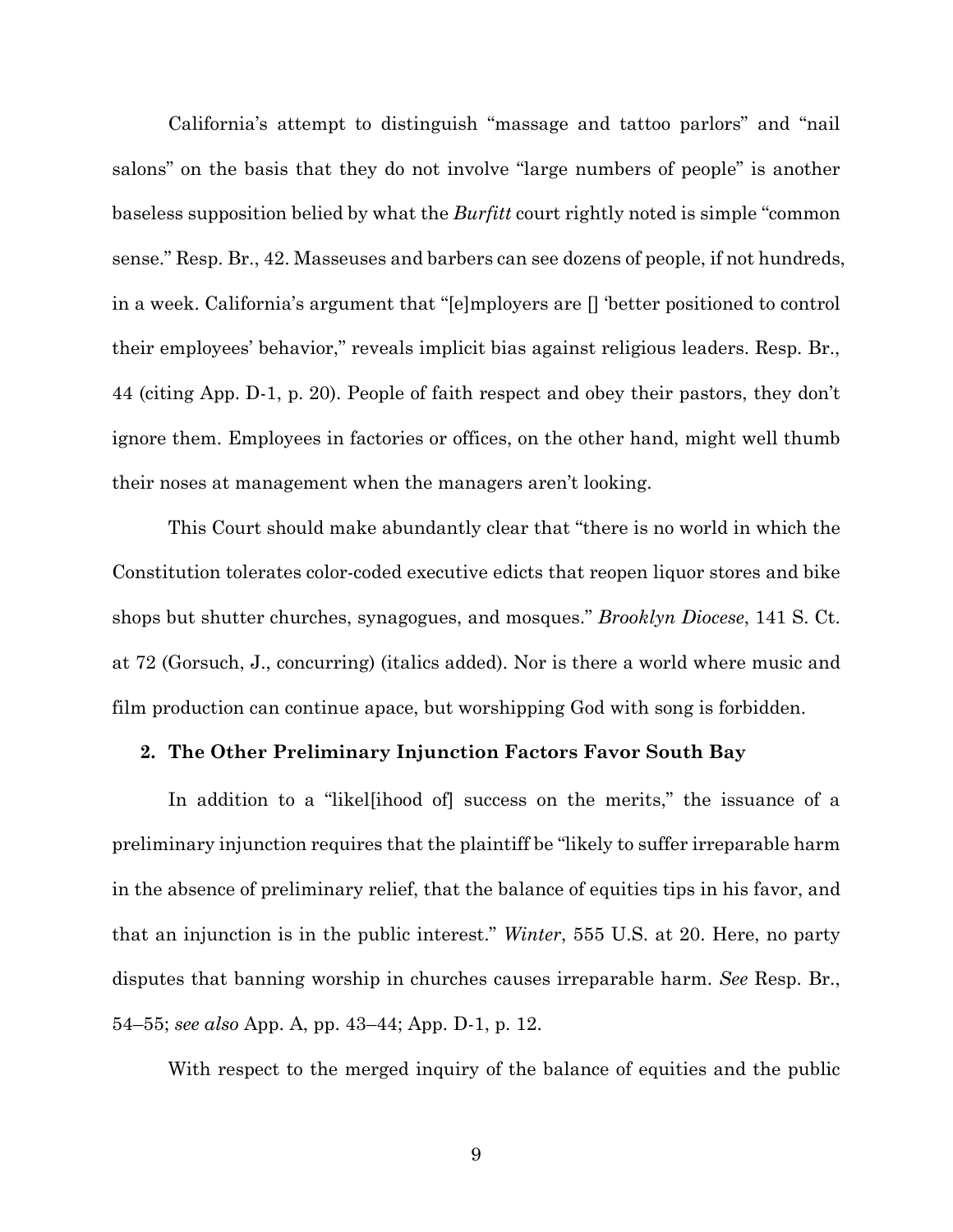interest, *see Nken v. Holder*, 556 U.S. 418, 435 (2009), there are two main issues: the harm to all Californians from further spread of COVID-19, and the harm to South Bay in particular, and all Californians of faith generally, from banning worship in churches.

With respect to the former, as stated in South Bay's initial brief, there is no meaningful evidence that banning worship in churches actually prevents the spread of COVID-19, and so the analysis favors South Bay. Appl. Br., 32–34. In addition, California's and San Diego's COVID-19 statistics are improving as even California admits. But as the Becket Fund rightly cautions, this Court should view California's statistics with the well-founded suspicion they deserve in view of California's secrecy respecting them and its wild claim of a "collapse" in the State's health care system only days before it said, in effect, "never mind." Becket Br., 11–13.

California's withholding of data to meet its litigation needs, *see* Appl. Br., at 23 n.13, or other needs,<sup>[10](#page-13-0)</sup> is par for the course for those with "reasonable memories." *McCreary*, 545 U.S. at 866. Even the 0.0% ICU capacity which California touted—a statistic that lends itself to raw numbers, and which the Ninth Circuit found compelling—is misleading. *Compare* RB-12 ("[T]here are no longer any ICU beds in Southern California"); RB-18, 62 (similar); *with* App. A, p. 26 ("ICU capacity has disappeared"), p. 48 ("ICU capacity is non-existent"). "ICU capacity" in California's "figure does not measure *actual* remaining capacity;" rather, "effective" "ICU capacity

<span id="page-13-0"></span><sup>10</sup> *See* David Siders & Carla Marinucci, *'It's all fallen apart': Newsom scrambles to save California and his career*, POLITICO (Jan. 11, 2021), http://politi.co/39uhTly (discussing the fast growing recall initiative); Daniel Payne, *Democrat governors signal post-Trump shift to less harsh COVID-19 restrictions*, JUST THE NEWS (Jan. 28, 2021), http://bit.ly/3tbwWs3.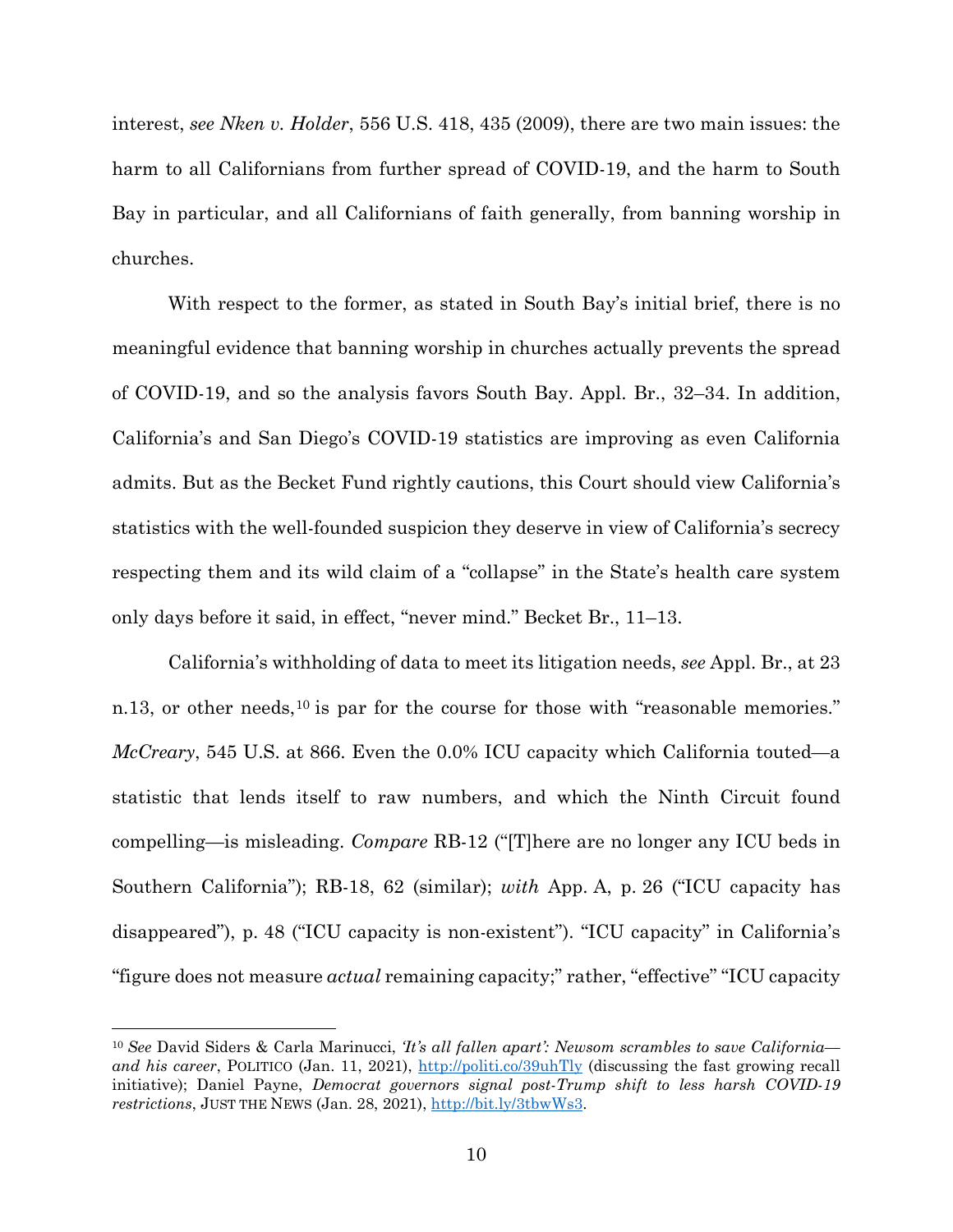is reduced" based on a formula.[11](#page-14-0) Even data that is not expressly "hidden," remains either shrouded in mystery or intentionally designed to mislead.

In any event, undisputed data shows that California's and San Diego's statistics are greatly improved. California's Rt is 0.81, the second best in the country, and its total new cases are in free-fall.[12](#page-14-1)



Statistics in San Diego County are equally impressive. [13](#page-14-2) The statistics are so good that, like Nevada, California's cardrooms are reopening.[14](#page-14-3)

But—lest one lose sight of the forest for the trees—even if California's disingenuous doomsaying were well-founded, that would not alter its obligation under the Free Exercise Clause to treat religious gatherings on a par with comparable

<span id="page-14-0"></span><sup>11</sup> *See* Tarryn Mento, *High Demand For ICU Capacity, Staff Makes Transferring Patients Difficult*, KPBS (Dec. 14, 2020), http://bit.ly/3cp2B3l.

<span id="page-14-1"></span><sup>12</sup> *See* https://rt.live; https://rt.live/us/CA.

<span id="page-14-2"></span><sup>&</sup>lt;sup>13</sup> See Daily COVID-19 Data Update, SAN DIEGO COUNTY, https://www.sandiegocounty.gov/content/ dam/sdc/hhsa/programs/phs/Epidemiology/COVID-19\_Daily\_Status\_Update.pdf; *COVID-19 Deaths in San Diego County by Date of Death*, SAN DIEGO COUNTY, https://www.sandiegocounty.gov/content/ dam/sdc/hhsa/programs/phs/Epidemiology/COVID-19%20Deaths%20by%20Date%20of%20Death.pdf.

<span id="page-14-3"></span><sup>&</sup>lt;sup>14</sup> See LA County cardrooms race to reopen following updated health orders, CALIFORNIA NEWS TIMES (Jan. 28, 2021), http://bit.ly/2MjNX2F.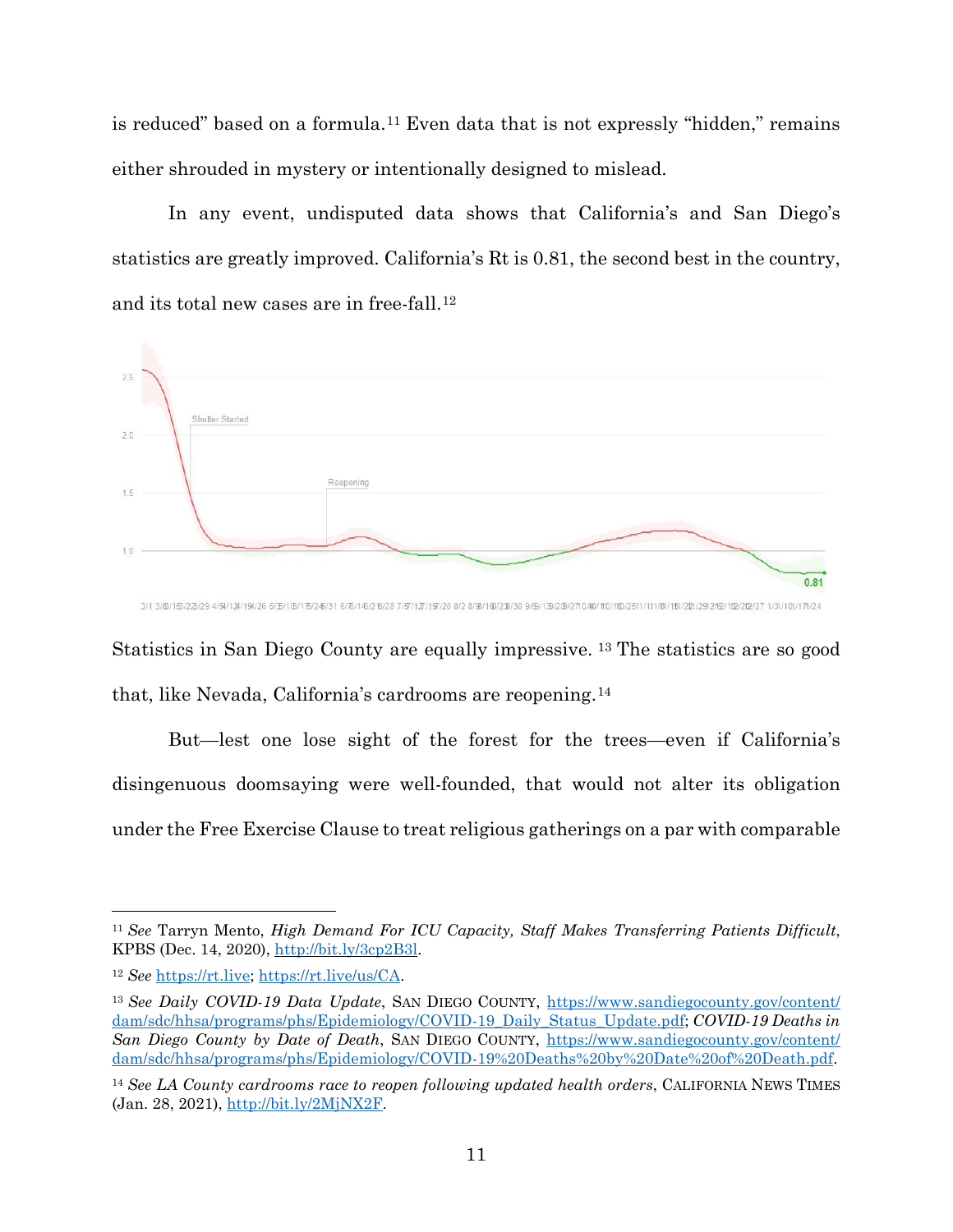secular gatherings, *no matter how severe the pandemic*.

With respect to churches, all across California people of faith are suffering. For many, their faith requires worship within temples consecrated to God—which remain closed for 99.9% of California's population under the presently operative Blueprint.[15](#page-15-0) For others, California's recent inclement weather has forced the cancellation of their outdoor worship services. Starting the day after the Ninth Circuit ruled that "San Diego County benefits from a year-round warm climate," such that worshipping in "parking lots" is "plausibl[e]," App. A, p. 45, San Diego County was hit with three successive winter storms, which brought rain, hail, snow, and 30 mph wind gusts.[16](#page-15-1) As California notes, perhaps the most prominent example of a church holding its worship services outdoors—due to the threat of criminal prosecution if it uses its churches—is the Catholic Church. Resp. Br., 55 n.56. But Catholic parishes were forced to cancel outdoor worship services due to the storms.[17](#page-15-2) A review of photos published by various news media make clear that cancelling outdoor worship services was the only safe choice.<sup>[18](#page-15-3)</sup> At the time of this brief, San Diego County is under a flash

<span id="page-15-0"></span><sup>15</sup> *See Current tier assignments as of January 26, 2021*, BLUEPRINT FOR A SAFER ECONOMY, https://covid19.ca.gov/safer-economy/#county-status.

<span id="page-15-1"></span><sup>16</sup> *See, e.g., Rain, snow arrive Saturday with heavier storm still to come*, FOX 5 SAN DIEGO (Jan. 23, 2021), http://bit.ly/3j1juTe; Monica Garske, *Winter Storm No. 3 Set to Bring Heavy Rain, Fresh Snow to San Diego County*, NBC 7 SAN DIEGO (Jan. 28, 2021), http://bit.ly/2NF6F5a.

<span id="page-15-2"></span><sup>17</sup> *See, e.g.,* Fr. Raymond Napuli, *Upcoming Daily Masses suspended until further notice*, MISSION BASILICA SAN DIEGO DE ALCALÁ (Jan. 25, 2021), https://missionsandiego.flocknote.com/note/10632773 (noting how "recent strong winds have damaged our outdoor Mass set up in the Mission Courtyard" and so "All Daily Masses are suspended until further notice").

<span id="page-15-3"></span><sup>18</sup> *See, e.g., Photos: Winter storm brings rain, snow with more on the way*, FOX 5 SAN DIEGO (Jan. 25, 2021), http://bit.ly/3r7VDnF; Karla Rendon-Alvarez, *Photos: Winter Storm Batters San Diego County With Trifecta of Snow, Wind and Rain*, NBC 7 SAN DIEGO (Jan. 25, 2021), http://bit.ly/2MD4jDg.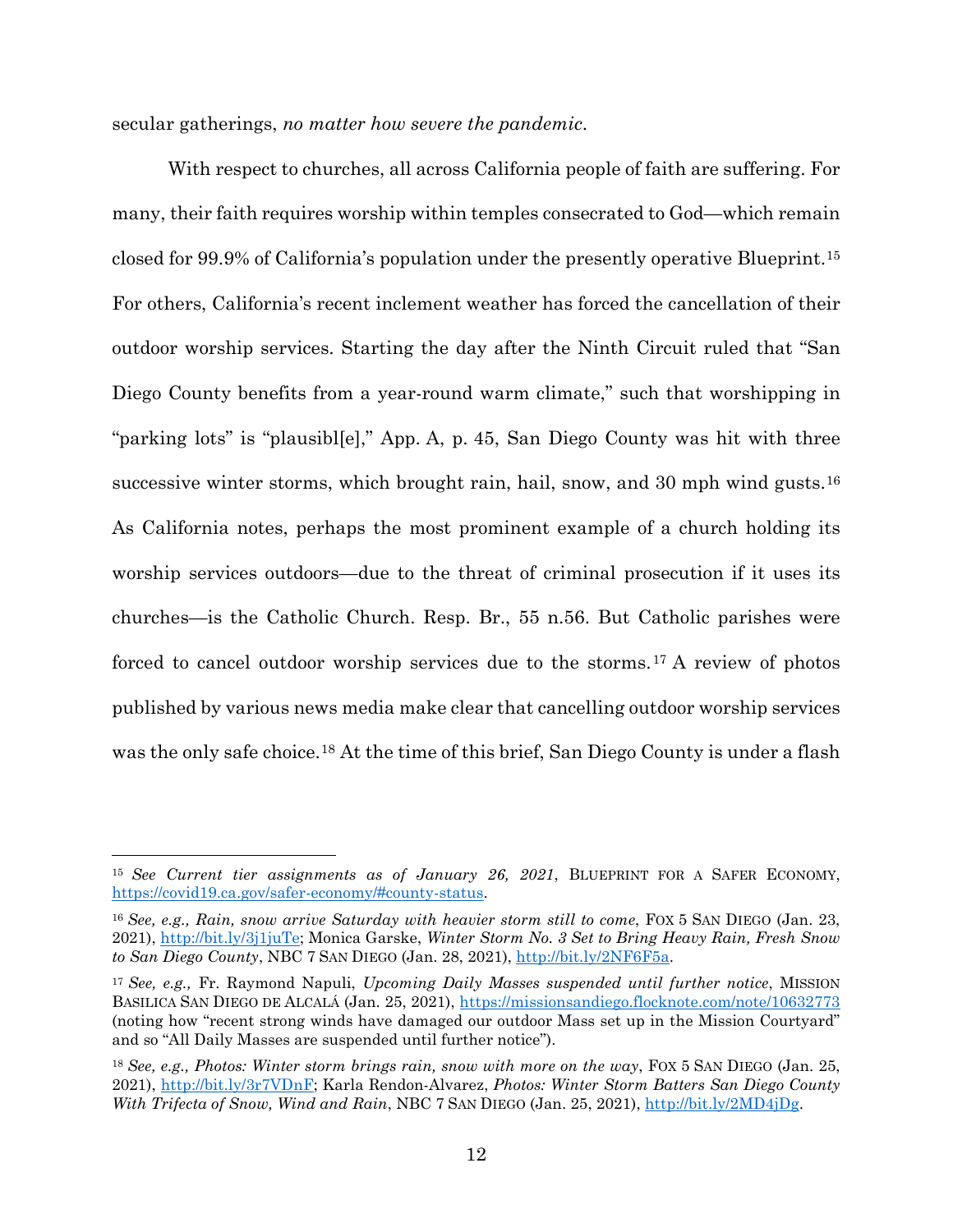flood watch.[19](#page-16-0) The news reports indicate that the weather is only going to get more

severe.[20](#page-16-1)

For those Californians whose faith requires them to worship in their churches,

the courts have been particularly unkind—even following *Brooklyn Diocese*:

- o *Calvary Chapel San Jose*: Calvary Chapel San Jose resumed worship services on May 31, 2020, and on June 9, 2020, filed a federal civil rights action alleging that the prohibition on its worship services violated the First Amendment. Four months later, on October 27, 2020, Santa Clara County initiated litigation against the church in California Superior Court. On November 2, the superior court granted the county a temporary restraining order, with which the church did not comply, and on December 4—after *Brooklyn Diocese*—issued a preliminary injunction. On December 8, the church was held in contempt and sanctioned \$55,000. The district court held that abstention principles applied and refused to rule on any further motion by the church. A second contempt trial was heard by the trial court in mid-January. The injunction remains in effect. *Calvary Chapel San Jose v. Cody*, No. 20 cv-03794-BLF (N.D. Cal. Jun. 9, 2020), and *County of Santa Clara v. Calvary Chapel San Jose*, S.C. Cnty. No. 20CV372285 (Cal. Super. Oct. 27, 2020).
- o *Godspeak Calvary Chapel*: After Godspeak Calvary Chapel began resuming worship services on May 31, 2020, Ventura County initiated litigation against the church, seeking a preliminary injunction against the worship services. Following the church's determination that its faith did not permit it to follow the trial court's temporary restraining order, it was held in contempt and sanctioned. The trial court ultimately entered a preliminary injunction, and despite *Brooklyn Diocese*, the injunction remains in effect. *County of Ventura v. Godspeak Calvary Chapel*, Vent. Cnty. No. 56-2020-00544086-CU-MC-VTA (Cal. Super. Aug. 5, 2020).
- o *Grace Community Church of the Valley*: After the large, Los Angelesbased non-denominational church sued Governor Newsom and Los Angeles County in California Superior Court, Los Angeles counter-sued

<span id="page-16-0"></span> $\overline{a}$ <sup>19</sup> *See Flash flood watch, winter weather advisory issued*, CBS 8 SAN DIEGO (Jan. 28, 2021), http://bit.ly/3oznmvA.

<span id="page-16-1"></span><sup>20</sup> *See Major storm pounding Northern California heads south*, CBS NEWS (Jan. 28, 2021), http://cbsn.ws/3aenVG4.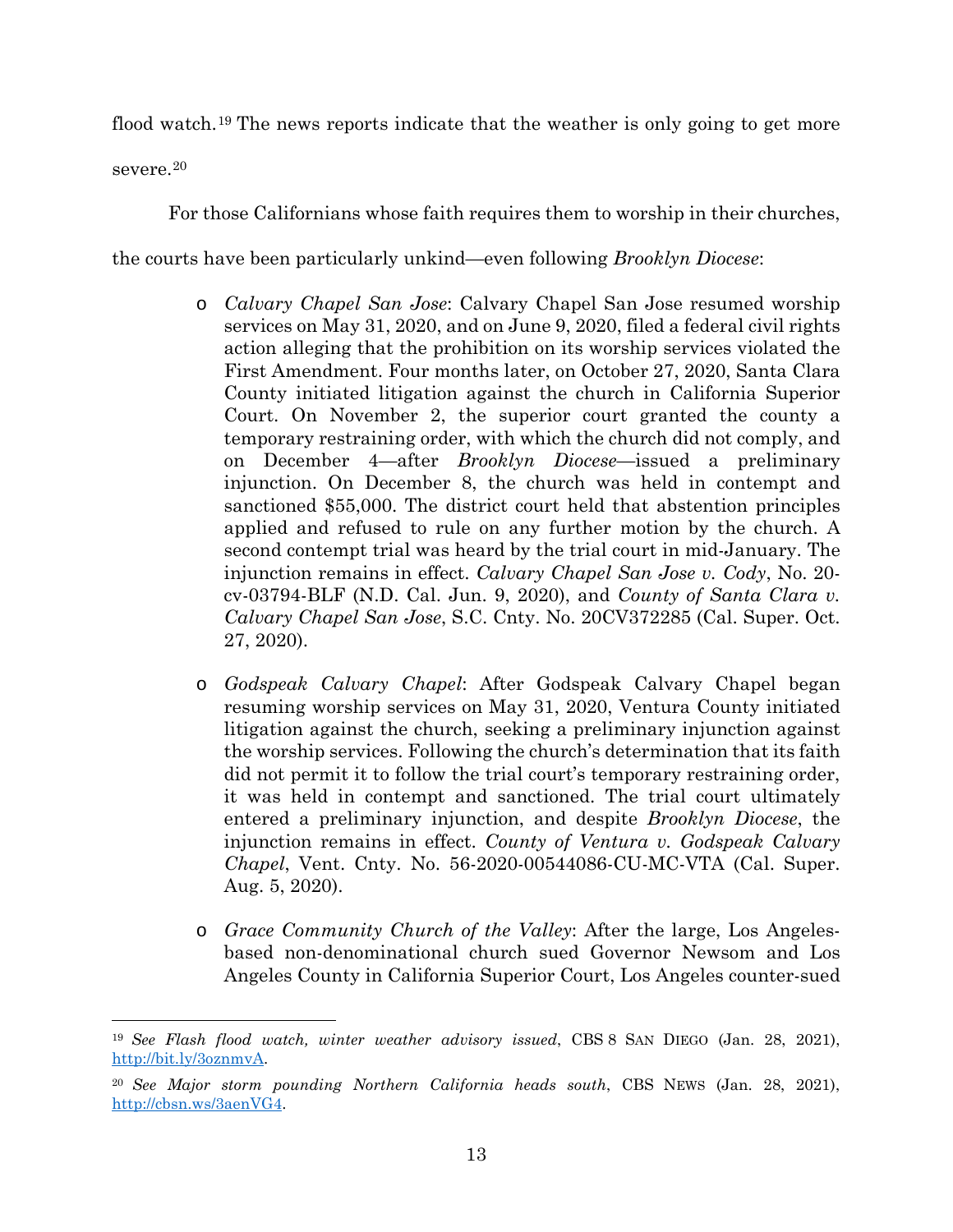and obtained a preliminary injunction against the church worshipping indoors. When the church continued to worship, Los Angeles evicted the church from its parking lot and obtained an OSC re: Contempt. A contempt trial has yet to occur. The case is still pending and the injunction remains in effect. *Grace Community Church of the Valley v. Newsom*, L.A. Cnty. No. 20BBCV00497 (Cal. Super. Aug. 12, 2020), and *County of Los Angeles v. Grace Community Church of the Valley*, L.A. Cnty. No. 20STCV30695 (Cal. Super. Aug. 14, 2020).

o *Fr. Trevor Burfitt, SSPX*: A Catholic priest overseeing five churches in four counties sued Governor Newsom and the counties in California Superior Court, seeking an injunction permitting him to hold worship services in his churches. Relying on *Brooklyn Diocese*, the superior court granted the injunction. Forty-nine days later, and after Los Angeles came into compliance with the injunction by amending its health order, the appellate court stayed the injunction, presumably relying on the Ninth Circuit's recent opinion in this action. *Burfitt v. Newsom*, Kern Cnty. No. BCV-20-102267 (Cal. Super. Sep. 29, 2020); *Burfitt v. Newsom*, 5th App. Dist. No. F082235 (Cal. App. Jan. 11, 2021).

All of these cases should have been quickly resolved in favor of the various churches. That they have not, and that churches are still forced to worship under the threat of criminal and civil penalties, is an appalling act of official cruelty as well as a blatant, and quite unprecedented, violation of the Free Exercise Clause. Never in the history of this nation have all believers been forced out of all their houses of worship by the State on the unproven theory that some of them *might* transmit a virus that *might* be seriously harmful to a small number of people in a population of many millions—at the same time shopping, office work, mass transit and purchases of liquor and marijuana are all permitted indoors. This situation could hardly be more

bizarre.

\* \* \*

The thesis of California's supporting *amici* is that "the Free Exercise Clause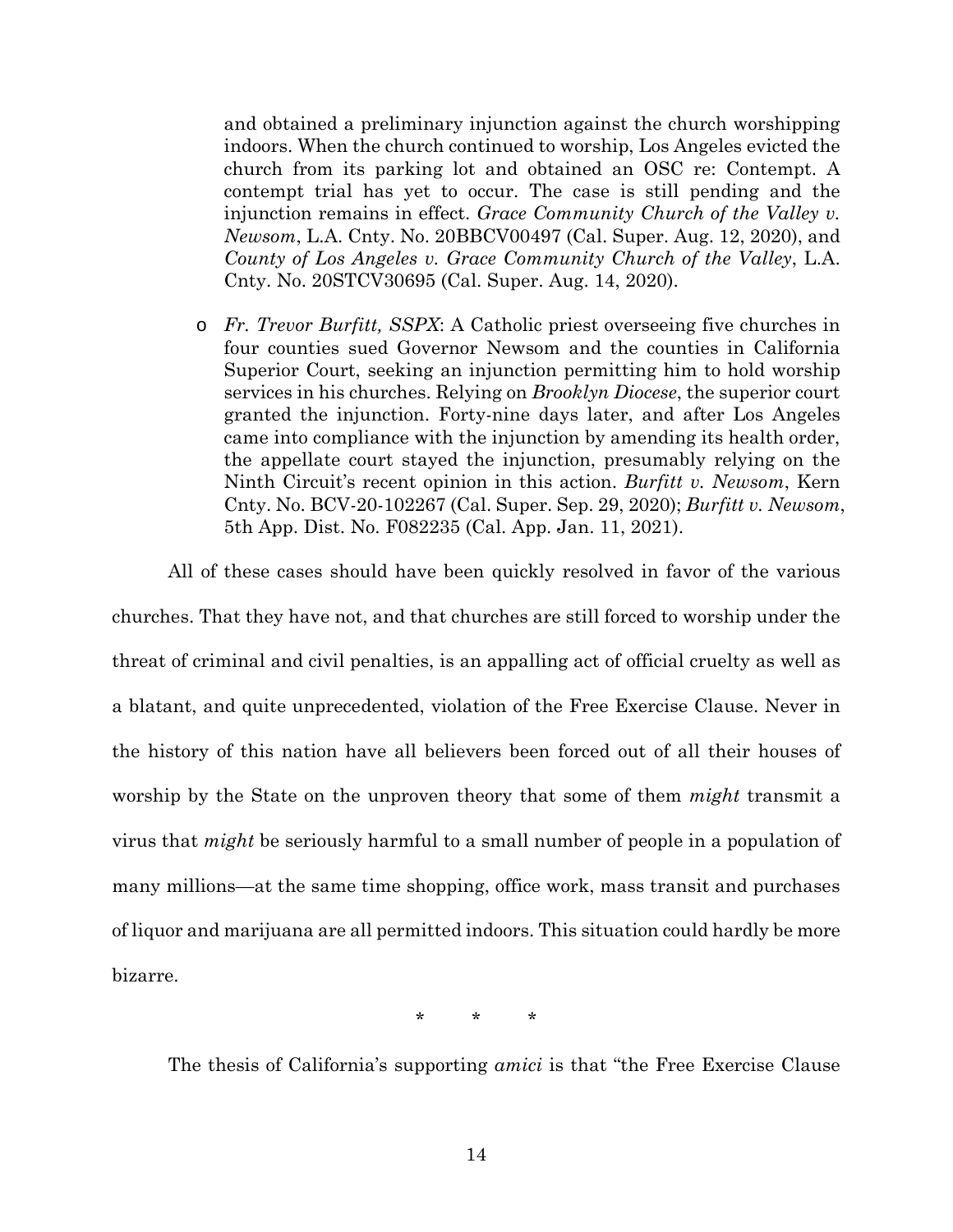was never intended or originally understood to require religious exemptions from laws that protect public health or safety," such as "religion-neutral restrictions that govern all large gatherings[.]" Brief of Americans United for Separation of Church and State, et al., as *Amici Curiae*, at 1, 3. But, of course, the restrictions on worship at issue are not "religion-neutral," as *Brooklyn Diocese* makes clear in a teaching that the Ninth Circuit obdurately refuses to follow even as to a total ban on indoor worship through the vast State of California while innumerable commercial premises are open for business.

But the *amicus* brief raises a question of greater import: In reviewing the history and purpose of the First Amendment, should it *ever* be interpreted as permitting the government to criminalize attending Sunday worship services? The cases that California's *amici* cite concern using religion as a pretext for "tumultuous petitioning" and "riotous assemblies," and in that context it may seem reasonable to prohibit religious assemblies. *See generally* Michael W. McConnell, *Freedom from Persecution or Protection of the Rights of Conscience?*, 39 WM. & MARY L. REV. 819, 835–36 (1998). But even then, in thinking of the history and purpose of the First Amendment, it "radiates . . . a spirit of freedom for religious organizations, an independence from secular control or manipulation[.]" *Kedroff v. St. Nicholas Cathedral of Russian Orthodox Church in N. Am.*, 344 U.S. 94, 116 (1952). Should it not, therefore, protect without exception the right for churches to hold worship services? *See Employment Div. v. Smith*, 494 U.S. 872, 881 (1990) (listing "assembling with others for a worship service" as the first of quintessential "physical acts"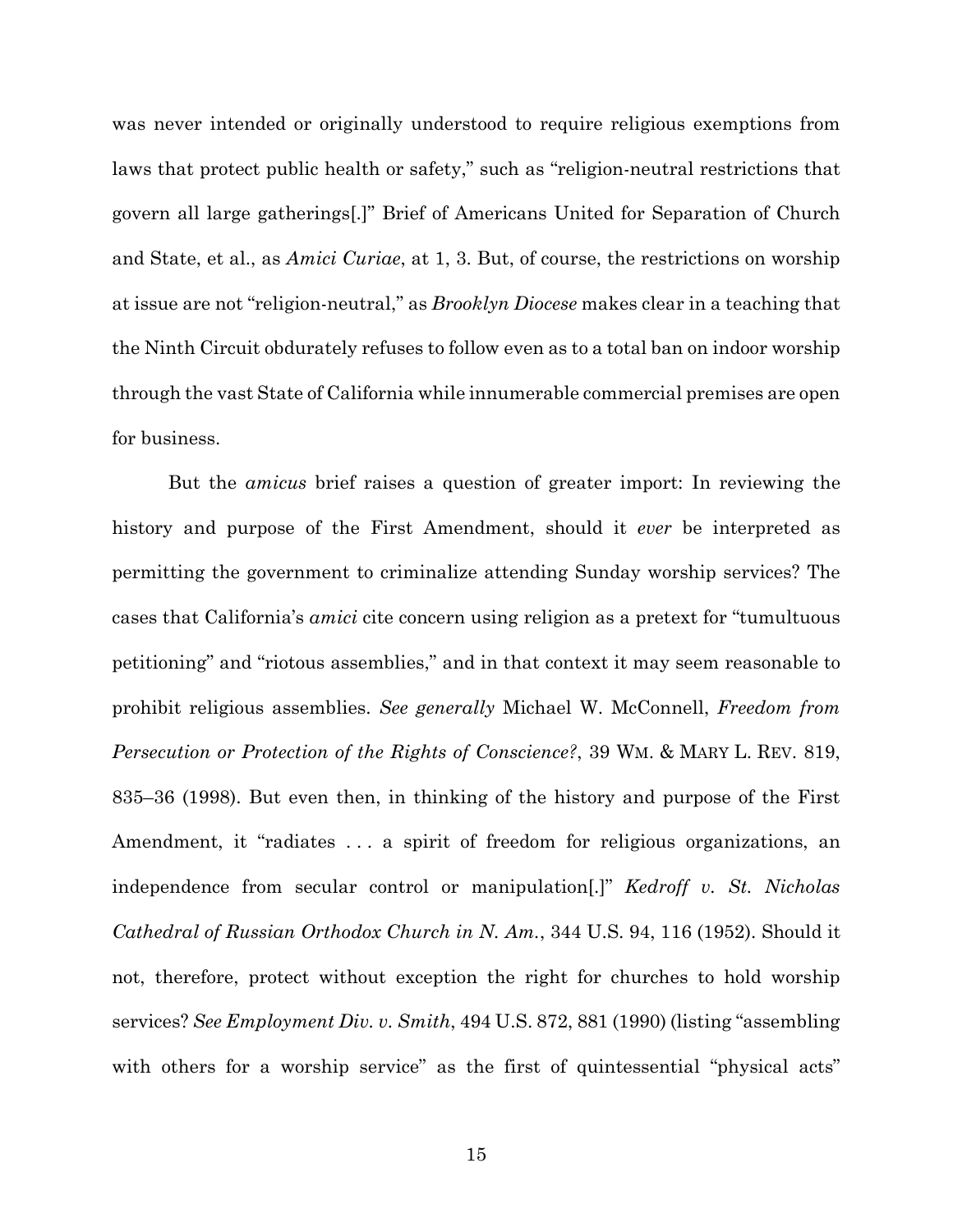required to freely exercise religion).

On the one hand, this Court has made clear that criminalizing worship in churches can never be viewed as "neutral," and so strict scrutiny must always be applied. *Brooklyn Diocese*, 141 S. Ct. at 66. And under strict scrutiny, as Justice Kavanaugh opined, the State may have the authority to impose "very strict restrictions" so long as it imposes those restrictions on "*religious services and secular gatherings alike*." *Id.* at 74 (Kavanaugh, J., concurring) (emphasis added).

On the other hand, some lower courts have refused to apply strict scrutiny, both with respect to California's ban on worship in churches, *Harvest Rock Church*, *Inc. v. Newsom*, No. EDCV 20-6414 JGB (KKx), 2020 WL 7639584, at \*5–6 (C.D. Cal. Dec. 21, 2020), *People v. Calvary Chapel San Jose*, No. 20CV372285, 2020 WL 7872811, at \*4 (Cal. Super. Dec. 4, 2020), and with respect to other religious discrimination. *Commonwealth v. Beshear*, 981 F.3d 505, 510 (6th Cir. 2020). And when constitutional jurisprudence goes too far off the rails, this Court has not shied away from holding that certain actions are so anathema to the Constitution that they are "objectively unlawful," "morally repugnant," and should be struck down before even engaging in a strict scrutiny analysis. *See Trump v. Hawaii*, 138 S. Ct. 2392, 2423 (2018) (abrogating *Korematsu v. United States*, 323 U.S. 214 (1944), which held that strict scrutiny was satisfied in forcible detention of Japanese-Americans); *see also Planned Parenthood v. Abbott*, \_\_ S. Ct. \_\_, 2021 WL 231539 (2021) (vacating *In re Abbott*, 956 F.3d 696 (5th Cir. 2020), progenitor of the modern "*Jacobson* deference" doctrine).

In this respect, the clearest command this Court has offered regarding the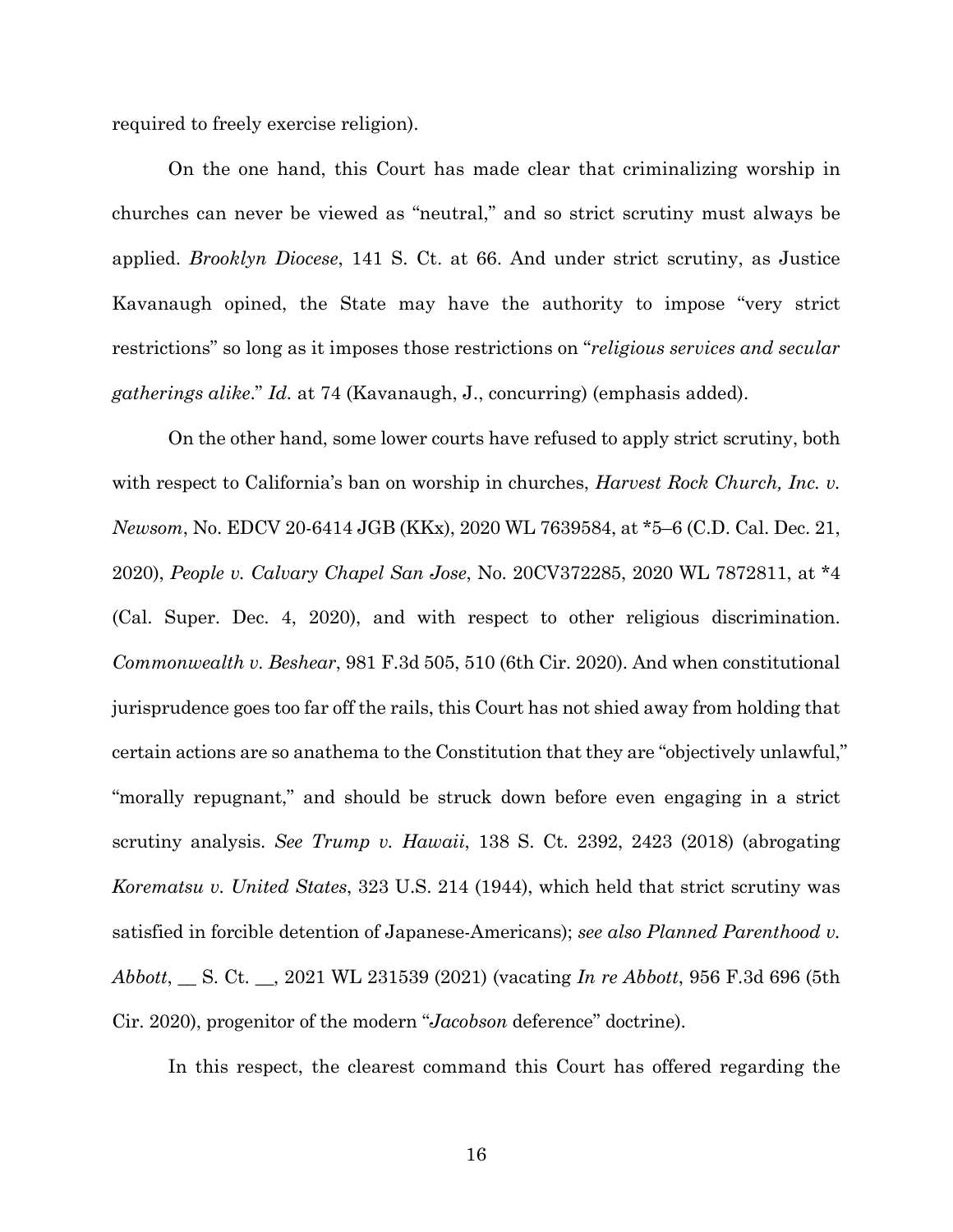sanctity of worship services is that "[t]he 'establishment of religion' clause of the First Amendment means at least this: Neither a state nor the Federal Government can . . . force nor influence a person to go to or to remain away from church against his will[.]" *Everson v. Bd. of Ed. of Ewing Twp.*, 330 U.S. 1, 15 (1947).

Here, one of the greatest tragedies of the COVID-19 pandemic is that "[i]n far too many places, for far too long, our first freedom has fallen on deaf ears." *Brooklyn Diocese*, 141 S. Ct. at 69–70 (Gorsuch, J., concurring). "At the flick of a pen, [government officials] have asserted the right to privilege restaurants, marijuana dispensaries, and casinos over churches, mosques, and temples." *Id*. Even after this Court ruled in *Brooklyn Diocese*, California and the lower courts remained unmoved—ignoring the "straightforward application" of that case by affirming a "*total ban* against indoor worship in nearly the entire state[.]" App. L, Special Concurrence, p. 1.

In light of California's especially harsh treatment of people of faith since the beginning of the pandemic, perhaps South Bay should not have been surprised by the post-remand procedural history of this case. Nevertheless, South Bay was surprised, as it believed that this Court's November 25, 2020 ruling essentially meant that it would be able to celebrate Christmas in church. That both lower courts refused to respect South Bay's right to celebrate Christmas in church is a tragedy of immense proportions that should never have happened. *See* App. B; App. D; *see also Harvest Rock Church, Inc. v. Newsom*, 982 F.3d 1240 (9th Cir. 2020) (O'Scannlain, J., dissenting from denial of relief before Christmas). South Bay believes that *Everson*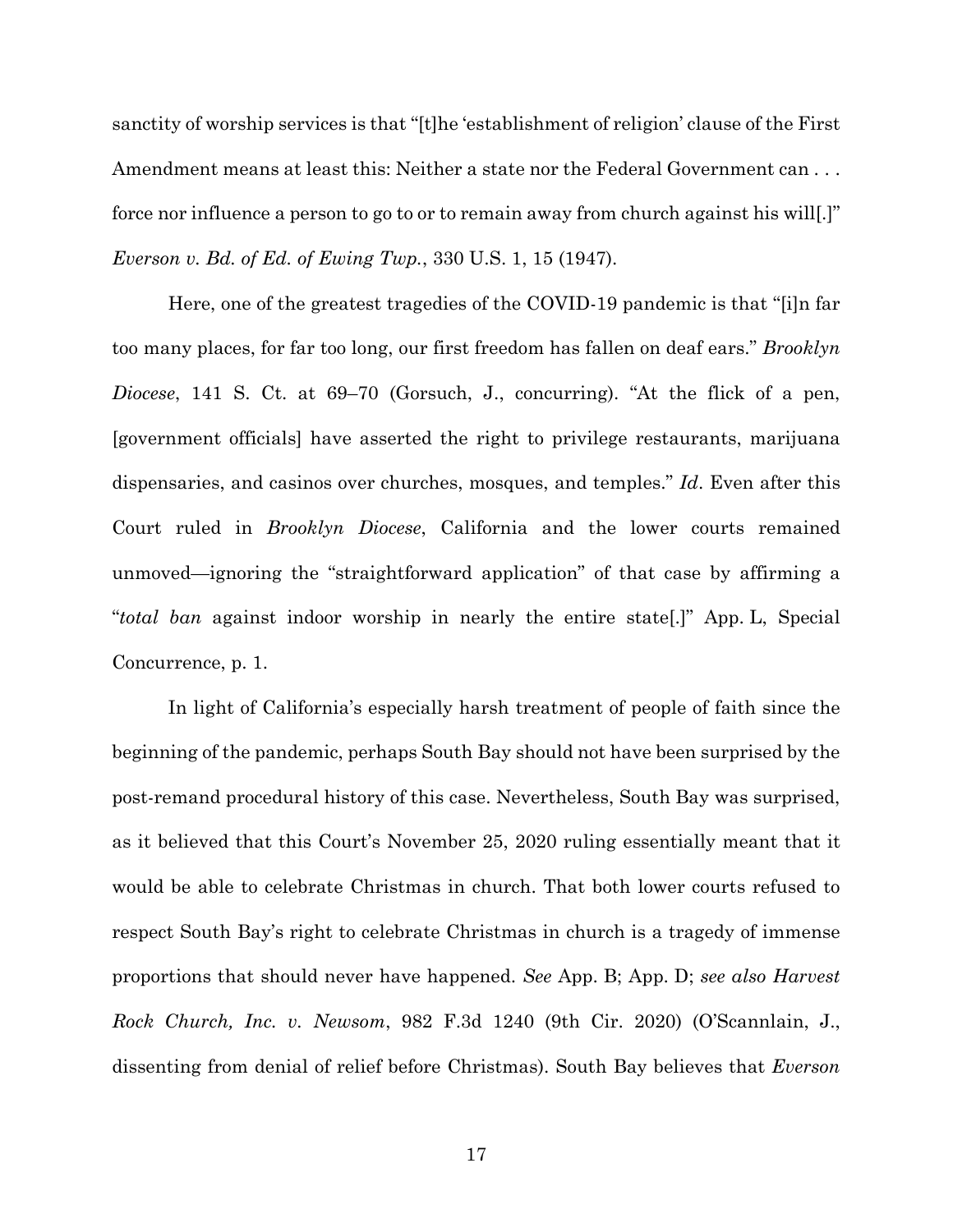provides the right test, and should provide a bright-line rule in all contexts. But at the very least, in *this* context, that test should be applied so that no American has to worry about how much longer official government persecution will continue. Thus, South Bay respectfully submits that this Court should order that, in response to the COVID-19 pandemic, "[n]either a state nor the Federal Government can . . . force nor influence a person to . . . remain away from church against his will[.]" *Everson*, 330 U.S. at 15.

#### **CONCLUSION**

Never before in the history of this country has any American ever been told that you cannot walk into a church because you might transmit a virus. That is the time in which we live, but even in times such as these, "[t]he First Amendment does not allow our leaders to decide which rights to honor and which to ignore. In law, as in life, what's good for the goose is good for the gander. In these troubled times, nothing should unify the American people more than the principle that freedom for me, but not for thee, has no place under our Constitution." *Spell v. Edwards*, 962 F.3d 175, 183 (5th Cir. 2020) (Ho, J., concurring).

Indeed, "[h]istory reveals that the initial steps in the erosion of individual rights are usually excused on the basis of an 'emergency' or threat to the public. But the ultimate strength of our constitutional guarantees lies in the unhesitating application in times of crisis and tranquility alike." *United States v. Bell*, 464 F.2d 667, 676 (2d Cir. 1972) (Mansfield, J., concurring). Thus, for the foregoing reasons, Applicants South Bay United Pentecostal Church and Bishop Arthur Hodges III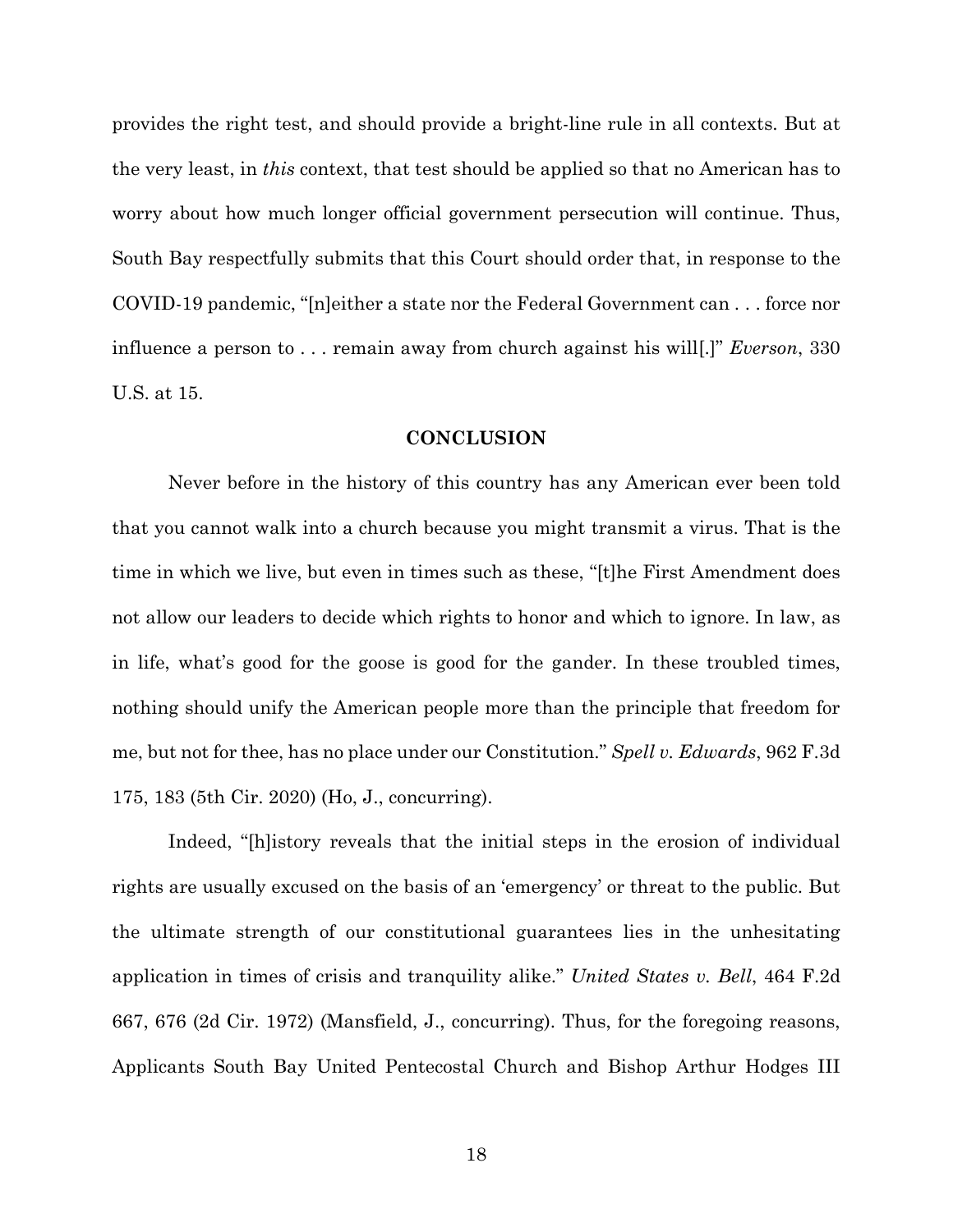respectfully request that this Court grant their extraordinary application for a writ of injunction, protecting both their rights and the rights of all Californians of faith.

As the trial court sagely observed in *Burfitt*: "It is important to note that almost all of the entities that are allowed to host indoor operations do not engage in activity that is constitutionally protected, whereas houses of worship do." *Burfitt*, No. BCV-20-102267, at \*2. No matter what the severity of this pandemic, churches, whose activities are protected under the Free Exercise Clause, must be afforded at least the same degree of operational freedom as businesses that enjoy no such protection yet have the favor of the wayward Governor of California.

Dated: Jan. 29, 2021

Respectfully submitted,

 $M_{\rm W}$  ,  $\sim$  ,  $M_{\rm W}$  ,  $M_{\rm W}$ 

CHARLES S. LiMANDRI *Counsel of Record* PAUL M. JONNA JEFFREY M. TRISSELL LiMANDRI & JONNA LLP P.O. Box 9120 Rancho Santa Fe, CA 92067 (858) 759-9930 cslimandri@limandri.com pjonna@limandri.com jtrissell@limandri.com

THOMAS BREJCHA PETER BREEN CHRISTOPHER A. FERRARA THOMAS MORE SOCIETY 309 W. Washington Street